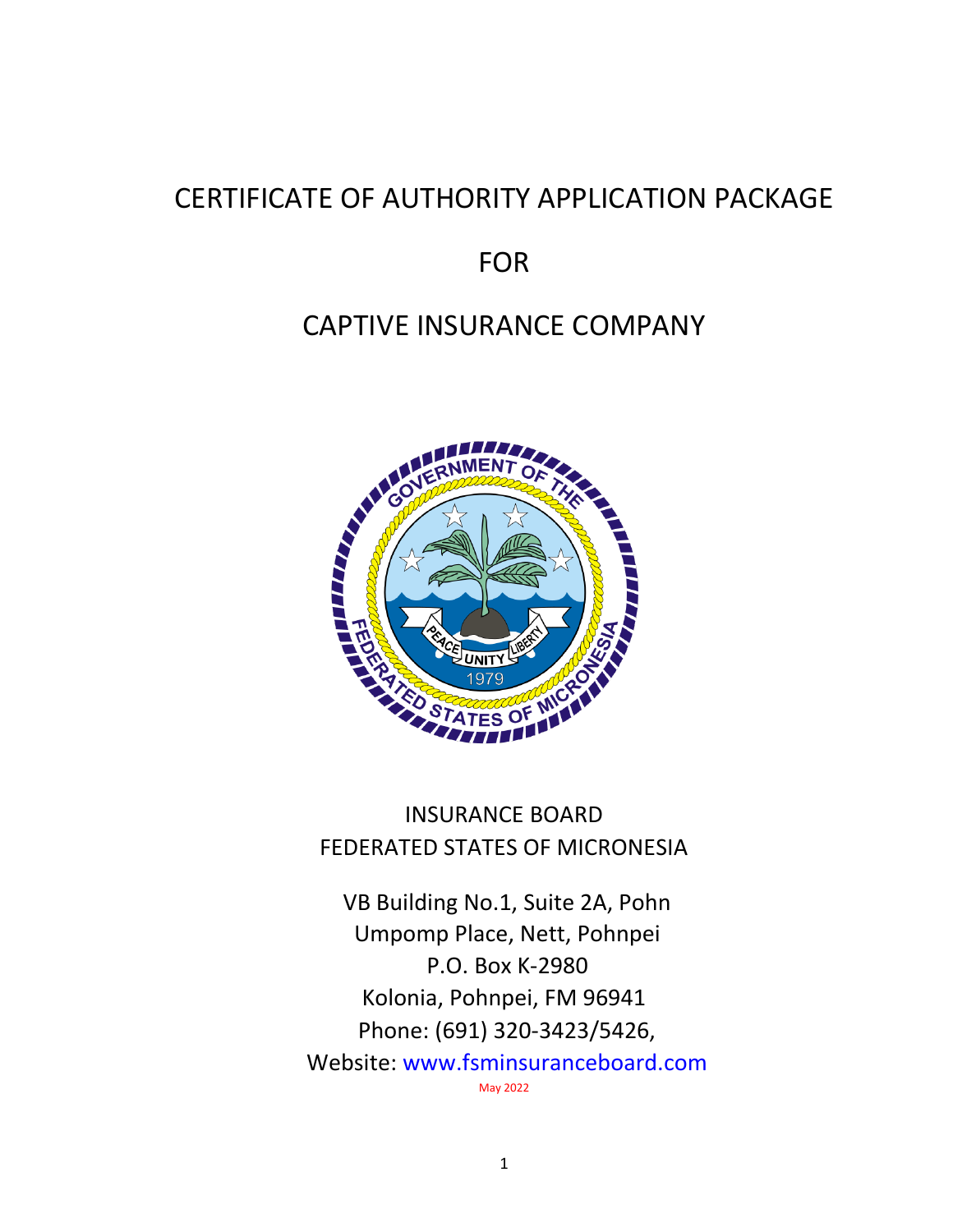# **APPLICATION PACKAGE CAPTIVE INSURANCE COMPANY**

#### GENERAL INFORMATION

This document and its contents represent the basic application materials that should be used to expedite the evaluation and licensing of a prospective captive insurance company and captive insurance manager pursuant to 37 FSMC Chapter 10.

The application package contains the following:

| Description                                                                                                                            | Form                                            |
|----------------------------------------------------------------------------------------------------------------------------------------|-------------------------------------------------|
| Steps in Forming FSM Captive Insurance Company                                                                                         | $A-1$                                           |
| Instructions for Captive Insurance Company Application                                                                                 | $B-1$                                           |
| <b>Application for Admission</b>                                                                                                       | $C-1$                                           |
| <b>Business Plan Components:</b>                                                                                                       |                                                 |
| Supplementary Data/Application:<br>А.<br>- For Class 1<br>- For Class 2<br>- For Class 3 Core<br>- For Class 3 Member<br>- For Class 4 | $D-1$<br>$D-2$<br>$D-3(C)$<br>$D-3(M)$<br>$D-4$ |
| <b>Economic Feasibility Study</b><br>В.<br>Captive Strategic Plan (Five -Year)<br>C.                                                   | $E-1$<br>$F-1$                                  |
| <b>Biographical Affidavit</b>                                                                                                          | $G-1$                                           |
| Application as an Independent Certified Public Accountant for Captive                                                                  | $H-1$                                           |
| Application as an Insurance Manager for Captive Insurance Business                                                                     | $I-1$                                           |
| Irrevocable Letter of Credit - Draft Wording                                                                                           | $J-1$                                           |
| Resolution of Board of Directors Consenting to Service of Process - Draft Wordings                                                     | $K-1$                                           |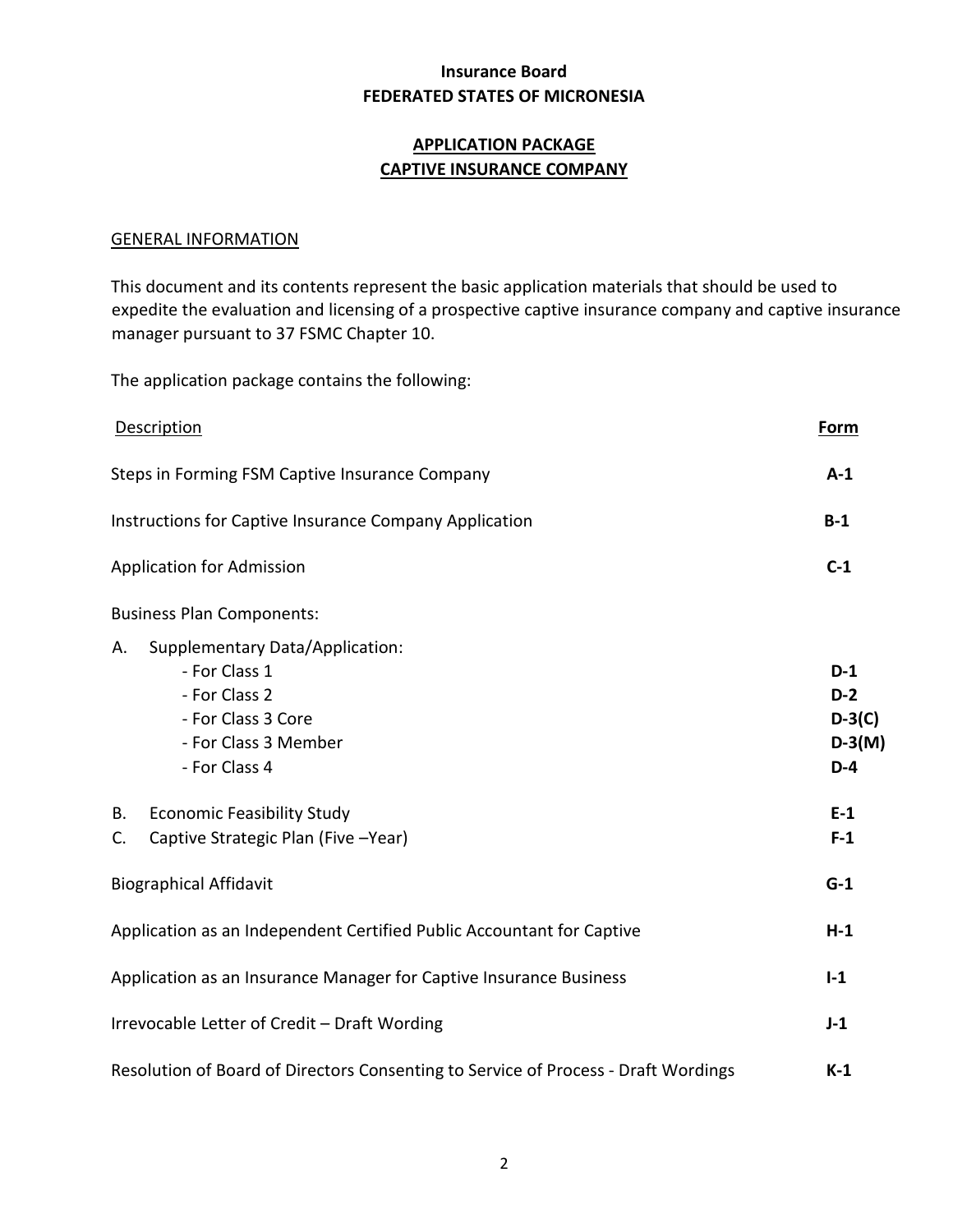#### GENERAL STEPS IN FORMING A CAPTIVE INSURANCE COMPANY IN THE FEDERATED STATES OF MICRONESIA

Generally, two steps are required to establish a captive insurance company in the Federated States of Micronesia. First, the captive insurance company must be incorporated. Incorporation of captive insurance companies is administered by the FSM Department of Justice, Registrar of Corporations. Feel free to contact them directly. Second, the captive insurance company, after it is incorporated, must be licensed. Licensing of captive insurance companies is under the purview of the FSM Insurance Board.

This application package is for captive insurance companies applying for license. General steps:

- 1. The captive applicant should arrange an introductory meeting with the FSM Insurance Board. The prospect captive applicant should endeavor to present a brief explanation on "who, why, what, where, when and how". The name of the captive applicant should be clear during this meeting to avoid delays.
- 2. Prepare documents necessary for incorporation. The services of a licensed captive manager and local legal counsel may be desirable to expedite the incorporation process. There are licensed captive managers and various legal firms in the FSM readily available to assist you.
- 3. Prepare documents necessary for application to the FSM Insurance Board (see Application for Admission or C-1 Schedule for a list of documents required). Remember to include the Schedule H-1 (application for authorization as independent CPA), Schedule I-1 (captive insurance manager), Schedule K-1 (resolution of board of directors for consenting to service of process), and relevant Schedule D, among other documents as necessary such as loss reserve and loss expense reserve specialist certification (independent actuarial report). **Note**: if your captive manager is already licensed in the FSM, you do not need to complete I-1 Schedule.
- 4. Submit one (1) original and one (1) electronic copy of all documentation required in items 2 and 3 above to the Insurance Commissioner. Include USD \$500 non-refundable application fee, payable to the FSM Insurance Board, FSM Government.
- 5. All application forms must be completed entirety and thoroughly. All supporting documents must be labeled according to the application Form and the respective question for which such a supporting document represents. An independent reviewer may be engaged to assist in the review of the application, the reasonable cost of which will be charged to the applicant.
- 6. Applicants are highly encouraged to include an "Executive Summary" in their application package when filed.
- 7. Evidence on capitalization must be filed with the Board as soon as possible and prior to licensure.
- 8. License fee is USD \$500.00 and must be paid within thirty (30) days after licensure or issuance of Certificate of Authority.
- 9. License is perpetual; however, a yearly or annual fee of \$500 is due on or before the registration or licensure day and month every year for each year after licensure date, payable to the FSM Insurance Board, FSM Government.

#### GENERAL STEPS IN FORMING A CAPTIVE INSURANCE MANAGEMENT FIRM:

A captive manager may apply and be licensed together with a captive insurance company applicant, or independently from a captive insurance company. A captive manager may apply for license even if it is not managing a captive insurance company.

1. If you are applying for captive manager's license independent from any captive applicant, Form I-1 and Form G-1 must be completed and filed with all supporting documents.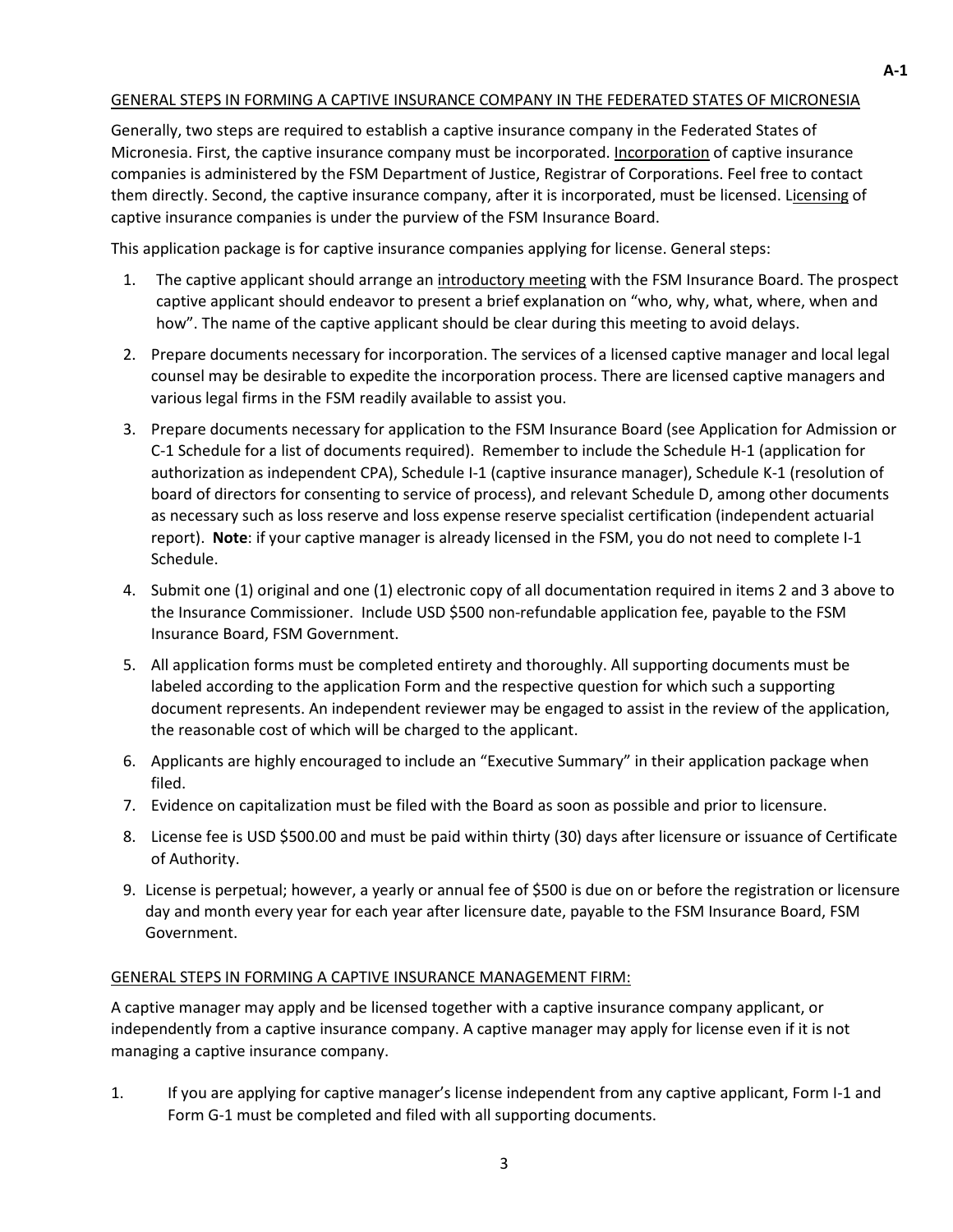### **INSTRUCTIONS FOR CAPTIVE INSURANCE COMPANY APPLICATION**

#### General

The application package should generally be completed after the introductory meeting between the prospective captive applicant and the Insurance Board. The objective of the introductory meeting is for familiarity and to assist in addressing any issues or concerns.

The application must be completed at its entirety and should include all material requested together with a non-refundable application fee of USD \$500 payable to the "Insurance Board, FSM Government". Incomplete submissions can significantly delay the application process, and in some cases, may be returned or filed as incomplete. As a result, it is strongly recommended that the anticipated independent captive insurance manager or an appropriate consultant with proven experience in the successful formation and licensing of captives be actively involved in the preparation and submission of the captive application. All supporting documents must be labeled according to the application Form and the respective question for which such a supporting document is intended.

The applicant should consider filing the application with an "Executive Summary". Also the application should be accompanied with a cover letter signed by the authorized officer.

The FSM Insurance Board may utilize an Independent Captive Application Reviewer to assist in the captive application review and licensing process. The fee for this reviewer will be borne by the captive applicant.

### CHANGES TO APPLICATION AND BUSINESS PLAN:

It is understood a captive insurance licensee may opt to change certain aspects of its business plan for which the captive is currently licensed. The documents and forms included in this package should also be utilized for submitting requests for changes to the initial or currently approved captive application business plan for which the captive is licensed. Depending on the change of business plan, there may be a need for an independent actuarial report (loss reserve and loss expense reserve specialist), especially for additional line(s).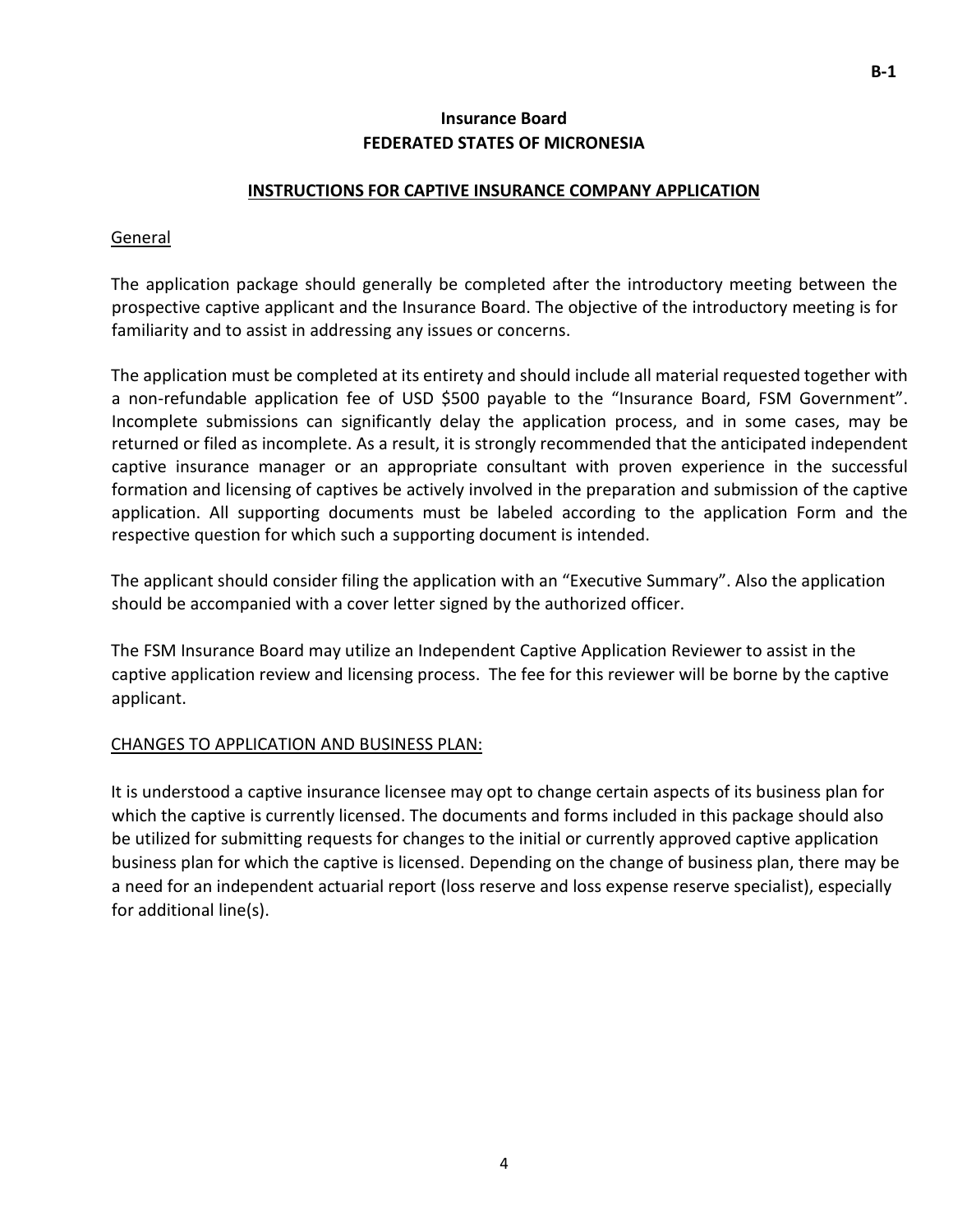# **CAPTIVE INSURANCE COMPANY APPLICATION FOR ADMISSION**

| 1. |                        |                                                                                   |
|----|------------------------|-----------------------------------------------------------------------------------|
| 2. | Type/Class of Captive: |                                                                                   |
|    | Class $1$ :            |                                                                                   |
|    | Class 2:               |                                                                                   |
|    | Class 3 (Core):        |                                                                                   |
|    | Class 3 (Member):      |                                                                                   |
|    | Class 4                | <u> 1989 - Johann Barbara, martin da kasar Amerikaansk politik (</u>              |
| 3. |                        | Name, address and telephone number of Principal Representative __________         |
|    |                        | Address and telephone number of Principal Office (if different than the Principal |
|    |                        |                                                                                   |
|    |                        |                                                                                   |
|    |                        |                                                                                   |
|    |                        |                                                                                   |

- 4. Attach a Board of Directors' Resolution of the parent company of the captive applicant bearing the corporate seal, or alternative acceptable corporate sealed document designating individuals(s) to:
	- a) Establish captive and vote the stock of the captive shareholders.
	- b) Negotiate a Letter of Credit, Repayment Agreement and/or Continuing Guaranty Agreement
- 5. List ultimate beneficial owner(s) of the captive. If more than one owner, describe the relationship(s) between them.
- 6. Attach a copy of the most recent Audited Financial Statements, Annual Report and other required public filings for each beneficial owner.
- 7. If Letter of Credit are to be used, show name and address of bank and amount(s) Form J-1 (enclosed), **MUST** be used.
- 8. Name, address, telephone, and email address of: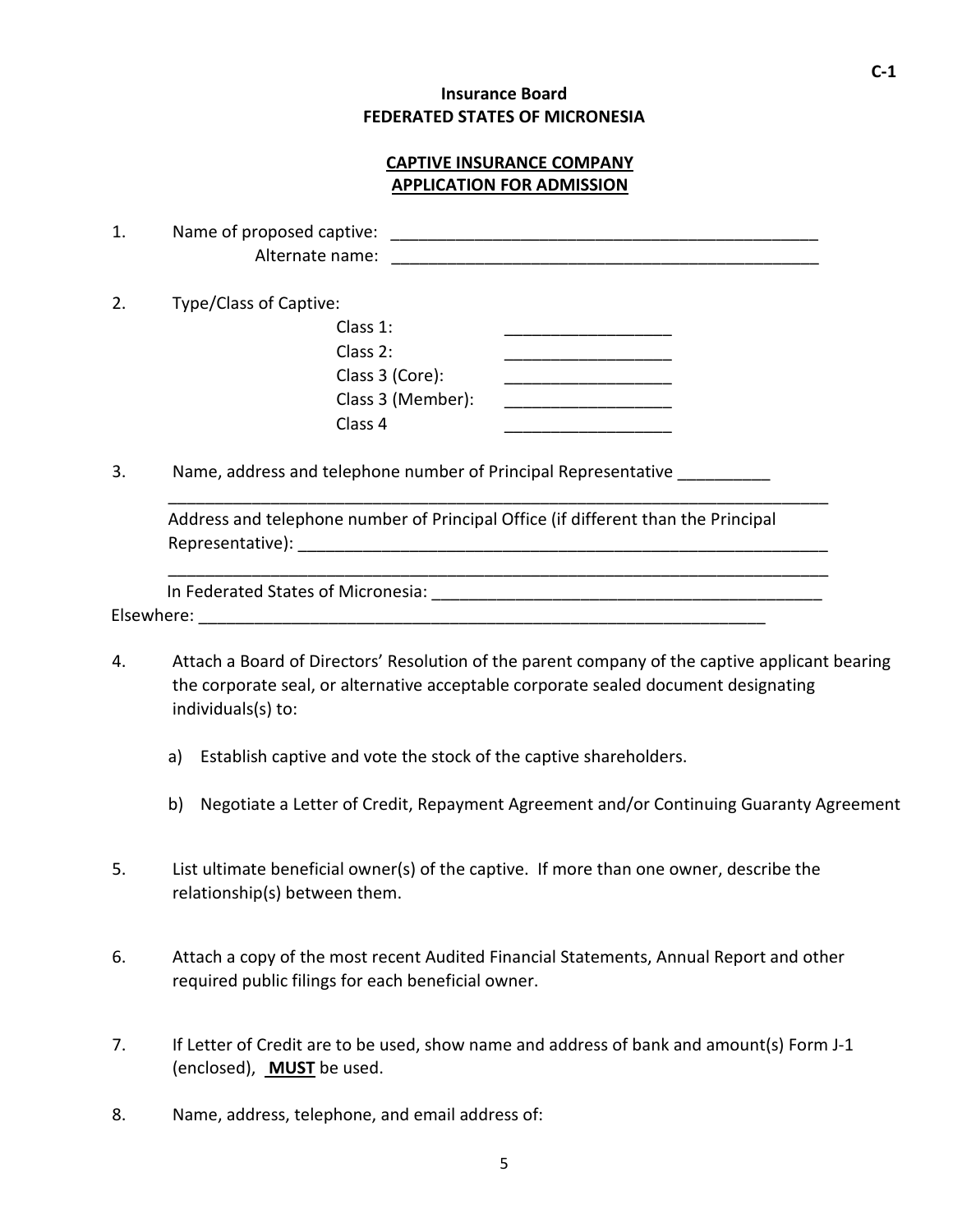- a) Captive Manager:
- b) Lawyer:
- c) CPA:
- d) Actuary:
- 9. Name and resident address of each captive director. *(Note: also a Biographical Affidavit (G-1 Form) must be submitted for each Captive Director).*
- 10. List title, name, and resident address of each captive officer*. (Note: also a Biographical Affidavit (G-1 Form) must be submitted for each Captive Officer).*
- 11. Include the following information with this Application:
	- a) Name, address, and telephone number of person to be contacted regarding this application.
	- b) Copy of proposed captive's Charter and By-laws, if the captive applicant is currently in the incorporation process; otherwise a copy of the certified Articles of Incorporation, Certificate of Incorporation and Charter (incorporation documents). Approved incorporation documents must be filed with the Board as soon as possible.
	- c) A non-refundable application check of USD \$500.00 made payable to: FSM Insurance Board, Government of the Federated States of Micronesia, with the applicant's name noted on the check or remittance portion of the check.
	- d) An Economic Feasibility Study by an independent actuary approved by the Insurance Commissioner
	- e) Comprehensive Narrative Business Plan, Pro-Forma Financial Projections (Normal or Expected and Adverse) and any other relevant documentation and information.
	- f) An independent loss reserve and loss expense reserve specialist (actuary) opinion or report.

I, THE AUTHORIZED OFFICER OF THE APPLICANT, CERTIFY TO THE BEST OF MY KNOWLEDGE AND BELIEF, ALL OF THE INFORMATION GIVEN IN THIS APPLICATION IS TRUE AND CORRECT AND THAT ALL ESTIMATES GIVEN ARE TRUE ESTIMATES BASED UPON FACTS WHICH HAVE BEEN CAREFULLY CONSIDERED AND ASSESSED.

| Name | ыю<br>pull |
|------|------------|
|      |            |

\_\_\_\_\_\_\_\_\_\_\_\_\_\_\_\_\_\_\_\_\_\_\_\_\_\_\_\_\_\_\_\_\_\_\_\_\_\_\_\_ \_\_\_\_\_\_\_\_\_\_\_\_\_\_\_\_\_\_\_\_\_\_\_\_\_\_\_\_\_\_\_\_\_\_\_\_

(Signature of Authorized Director) (Title)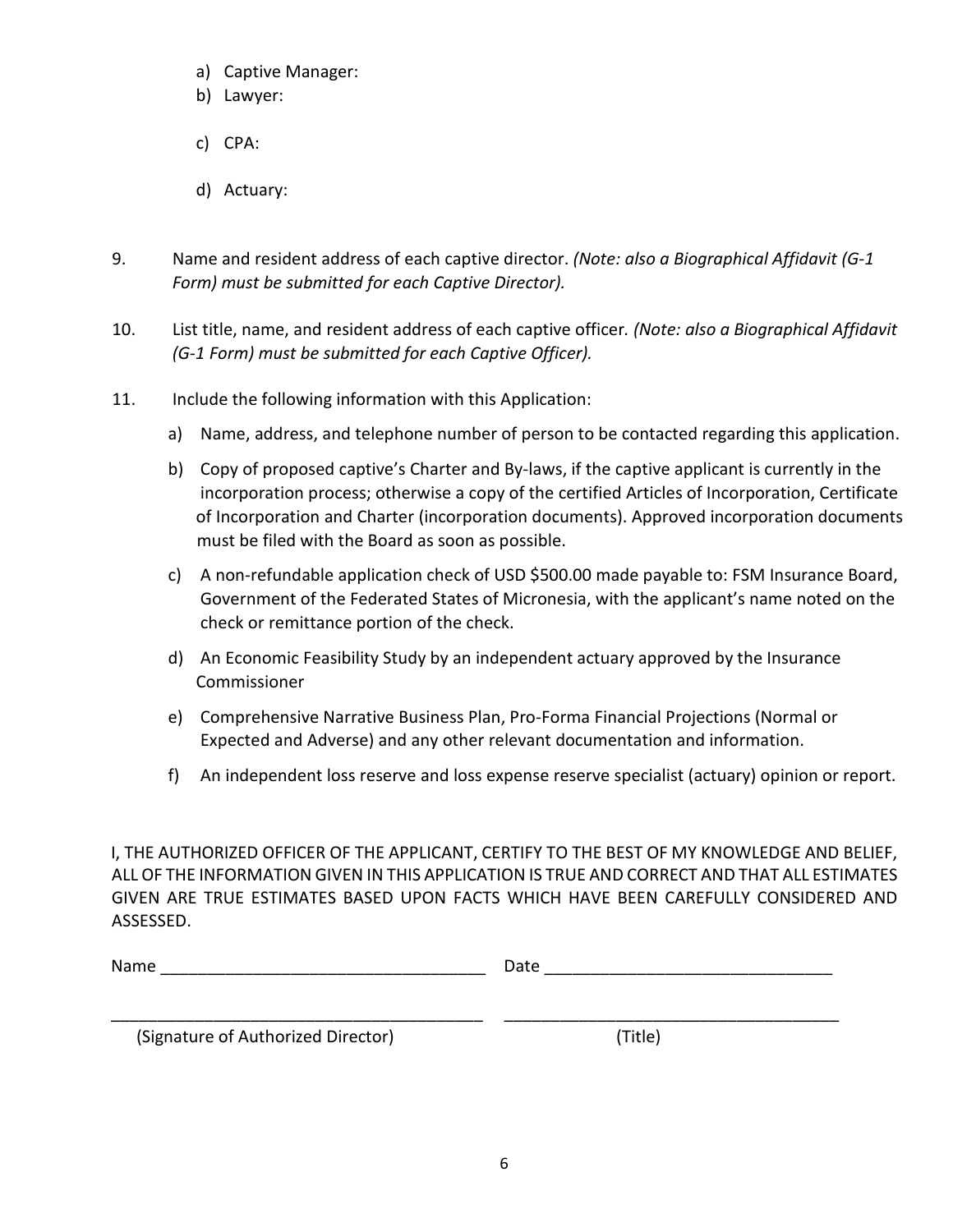# **CLASS 1: SUPPLEMENTARY DATA CAPTIVE'S PARENT, SUBSIDIARIES, AFFILIATES AND PARTICIPANTS**

- 1. Provide operating names of parent, subsidiaries and affiliates.
- 2. Is the parent owned or controlled by another? NO YES . If "yes" provide the name.
- 3. Type of business:
- 4. Legal status and domicile:
- 5. Countries in which the parent, subsidiaries, affiliates and participants do business:
- 6. Combined annual gross revenues and number of employees:
- 7. Provide past three years audited financial statements (Annual Reports) on the parent:
- 8. Describe long range (five years) plans with respect to:
	- a. Mergers/Acquisitions by Parent
	- b. Disposition or Reorganization
- 9. Attach a schedule of current corporate insurance coverage.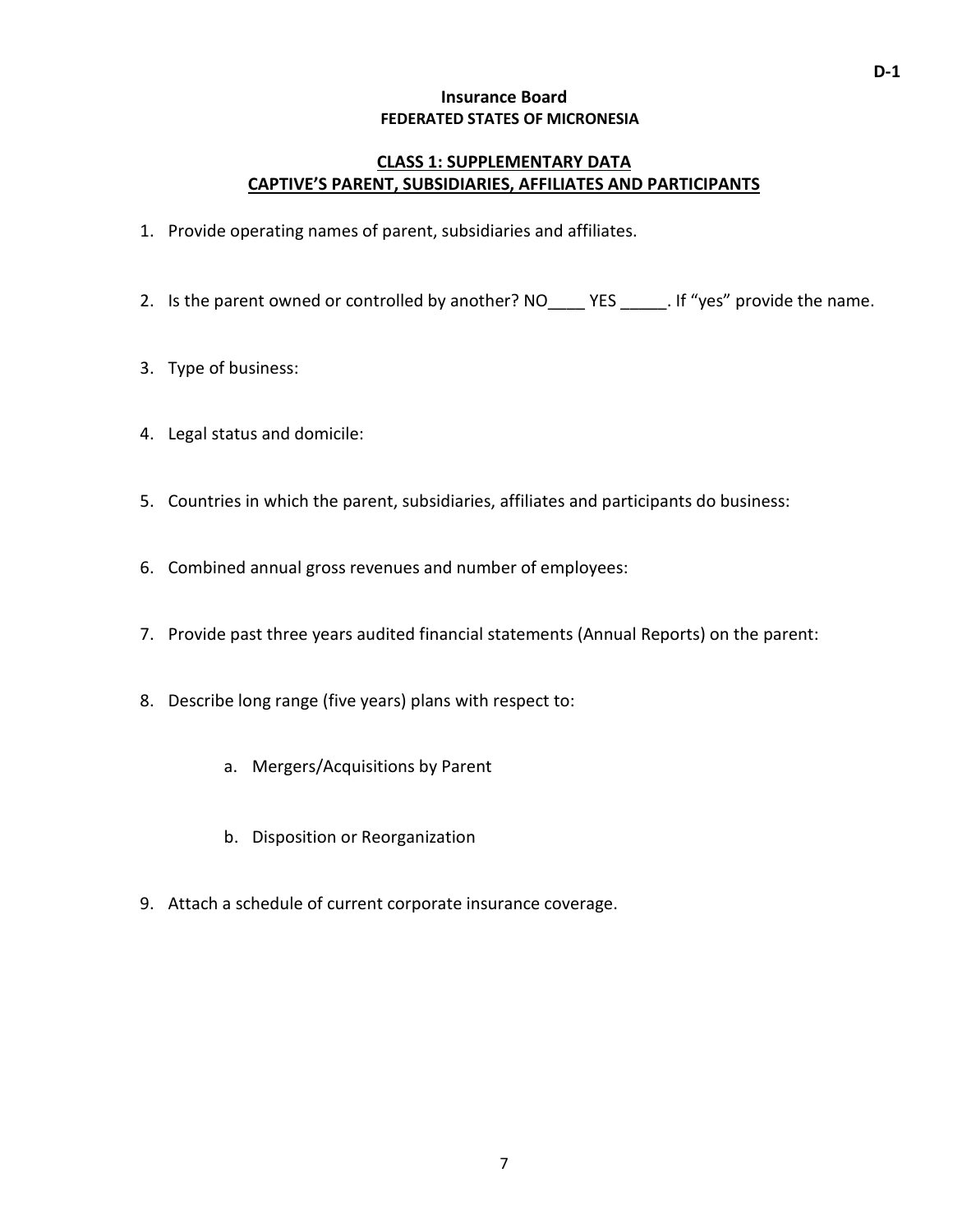### **CLASS 2: SUPPLEMENTARY DATA CAPTIVE'S PARENT, AFFILIATES, ASSOCIATIONS, AND RELATED THIRD-PARTIES**

- 1. Provide operating names of parent, subsidiaries and affiliates.
- 2. Is the parent owned or controlled by another? NO YES . If "yes" provide the name.
- 3. Type of business:
- 4. Legal status and domicile:
- 5. Countries in which the parent, subsidiaries, affiliates and participants do business:
- 6. Combined annual gross revenues and number of employees:
- 7. Provide past three years audited financial statements (Annual Reports) on the parent:
- 8. Describe long range (five years) plans with respect to:
	- a. Mergers/Acquisitions by Parent
	- b. Disposition or Reorganization
- 9. Attach a schedule of current corporate insurance coverage.
- 10. Will the captive applicant assume risks of related third-party business?
	- a. Yes b. No
- 11. Is there an existing contractual arrangement or will there be a contractual arrangement between the Related Third-Party business and parent and/or affiliate of the captive?
	- a. Yes b. No
- 12. What are the financial requirements for a Related Third-Party to qualify for the Program?
- 13. What are the exit procedures for a Related Third-Party to leave the Program?
- 14. What procedures are in place for handling ongoing liabilities for Related Third-Parties which withdraw from the Program?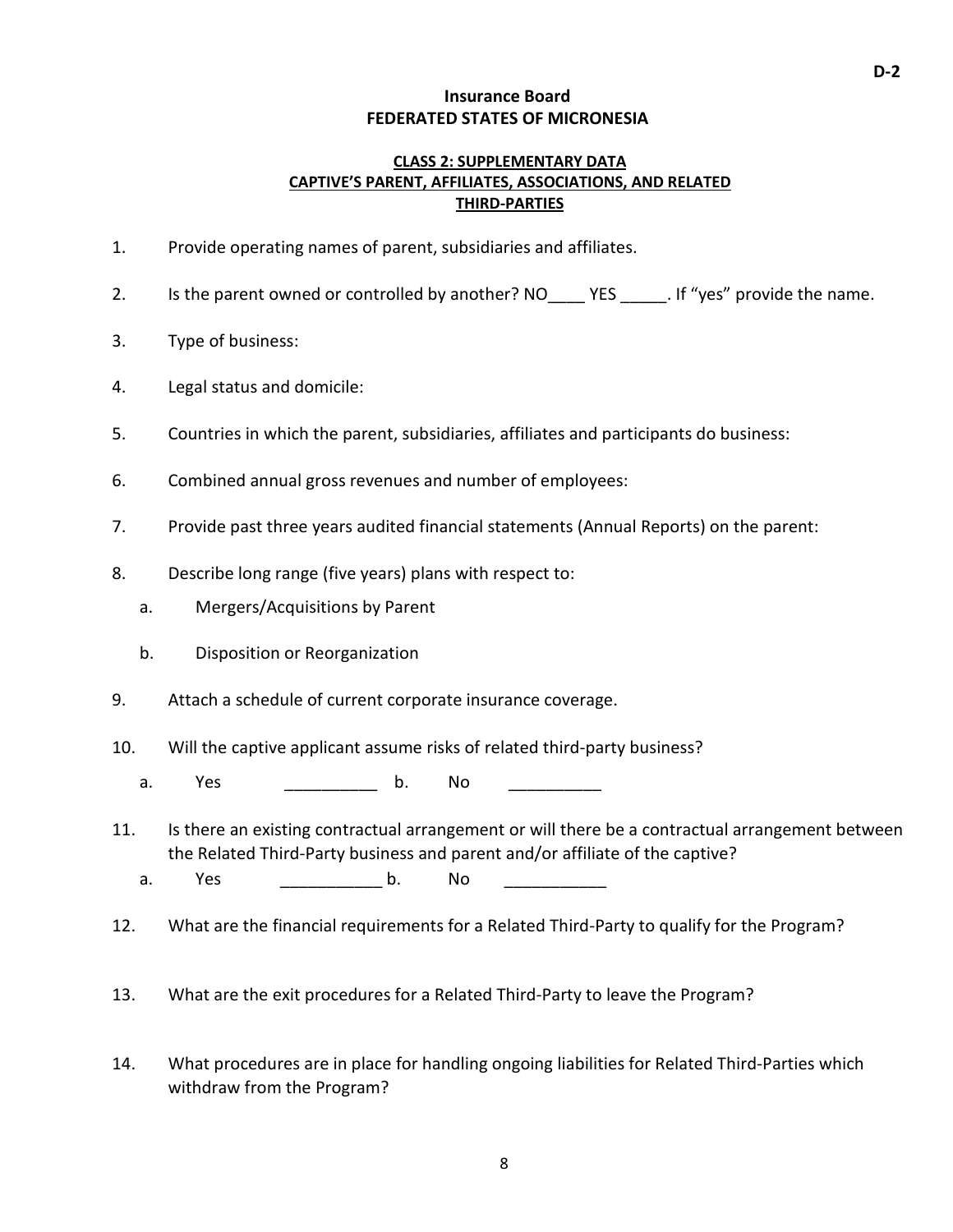# **CLASS 3: MCC CORE MEMBER CAPTIVE INFORMATION SUPPLEMENTARY DATA**

- 1. Provide operating names of parent, subsidiaries and affiliates.
- 2. Is the parent owned or controlled by another? NO YES . If "yes" provide the name(s).
- 3. Type of business:
- 4. Legal status and domicile:
- 5. Countries in which the parent, subsidiaries, affiliates and participants do business:
- 6. Combined annual gross revenues and number of employees of parent:
- 7. Provide past three years audited financial statements (Annual Reports) on the parent:
- 8. Describe long range (five years) plans with respect to:
	- a. Mergers/Acquisitions by Parent
	- b. Disposition or Reorganization
- 9. Attach a schedule of current corporate insurance coverage.
- 10. What are the requirements for becoming a Member Captive in the MCC Program?
- 11. What are the exit procedures for a Member Captive to leave the MCC Program?
- 12. Will the captive applicant assume risks of related third-party business? a. Yes \_\_\_\_\_\_\_\_\_\_\_ b. No \_\_\_\_\_\_\_\_\_\_\_
- 13. Is there an existing contractual arrangement or will there be a contractual arrangement between the Related Third-Party business and parent and/or affiliate of the captive? a. Yes b. No
- 14. What are the financial requirements for a Related Third-Party to qualify for the Program?
- 15. What are the exit procedures for a Related Third-Party to leave the Program?
- 16. What procedures are in place for handling ongoing liabilities for Related Third-Parties which withdraw from the Program?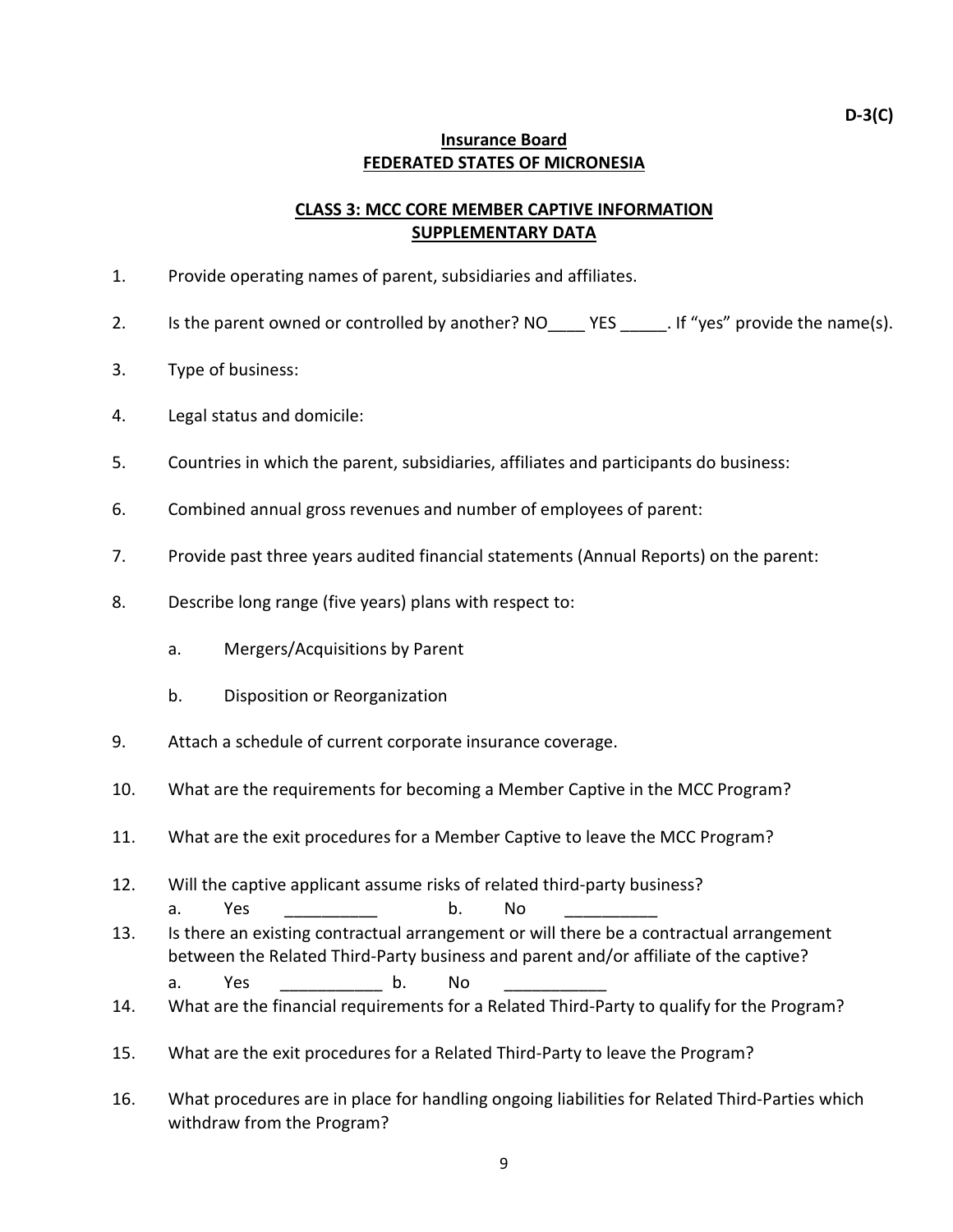# **CLASS 3: MCC MEMBER CAPTIVE INFORMATION SUPPLEMENTARY DATA**

#### Name of the Core Class 3 Licensee: **Name of the Core Class 3 Licensee:**

- 1. Provide operating names of the applicant's parent, subsidiaries and affiliates.
- 3. Is the parent owned or controlled by another? NO YES . If "yes" provide the name(s).
- 4. Type of business:
- 5. Legal status and domicile:
- 6. Countries in which the parent, subsidiaries, affiliates and participants do business:
- 7. Combined annual gross revenues and number of employees of parent:
- 8. Provide past three years audited financial statements on the parent, if any:
- 9. Describe long range (five years) plans with respect to:
	- a. Mergers/Acquisitions by Parent
	- b. Disposition or Reorganization
- 10. Attach a schedule of current corporate insurance coverage.
- 11. What are the exit process and procedure for leaving the MCC Program?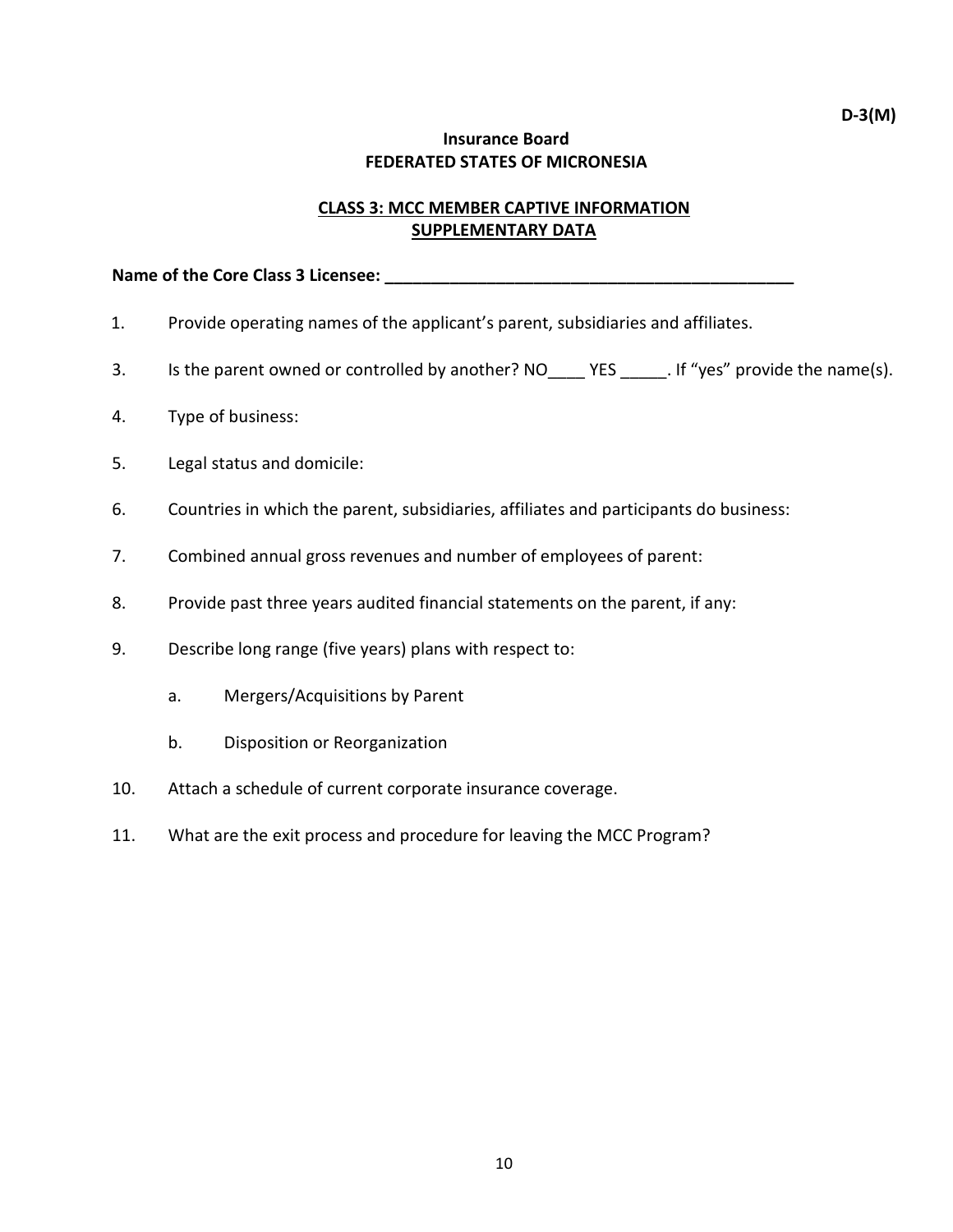# **CLASS 4: SUPPLEMENTARY DATA CAPTIVE PARENT, SUBSIDIARY, AFFILIATES, RELATED THIRD-PARTIES, AND UNAFFILIATED BUSINESS**

- 1. Provide operating names of parent, subsidiaries and affiliates.
- 2. Is the parent owned or controlled by another?
- 3. Type of business.
- 4. Legal status and domicile.
- 5. Countries in which the parent, subsidiaries, affiliates, and third-parties (related, unaffiliated or others) do business.
- 6. Combined annual gross revenues and number of employees of parent of the Class 4 captive.
	- a. If the program will insure/reinsure third party (related, unaffiliated or others), also provide annual gross revenue and number of employees of each third party:
	- b. Legal status and domicile of third party (related, unaffiliated or other):
	- c. Type of business of third party (related, unaffiliated or other):
- 7. Describe long range (five years) plans with respect to:
	- a. Mergers/Acquisitions by Parent
	- b. Disposition or Reorganization
- 8. Attach a schedule of current corporate insurance coverage for Class 4 captive and any third parties (related, unaffiliated or others).
- 9. What are the requirements for a third party (related, unaffiliated or others) to join in the Program?
- 10. What are the financial requirements for a third party (related, unaffiliated or others) to qualify for the program?
- 11. Will collateral or other requirements be required of a third party (related, unaffiliated or others)?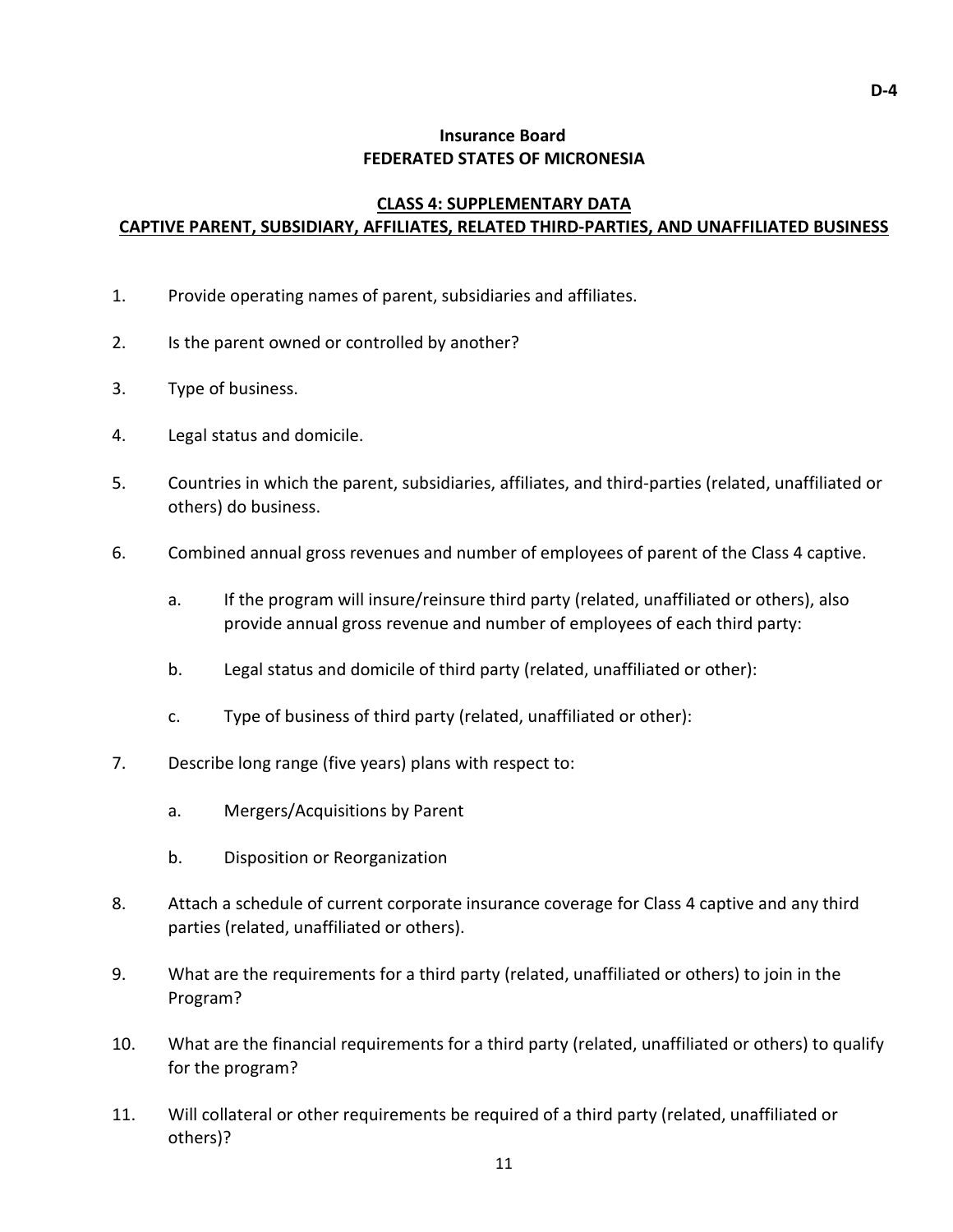- 12. What are the exit procedures for a third party (related, unaffiliated or others) to leave the program?
- 13. What procedures are in place for handling ongoing liabilities of third party (related, unaffiliated, or others) which withdraw from the Program?
- 14. Does the captive intend to assume reinsurance from unaffiliated businesses? If so, describe the captive's process and procedure for underwriting the unaffiliated business risks, the percentage and amount of net retention, retrocession, aggregate stop loss, and excess of loss.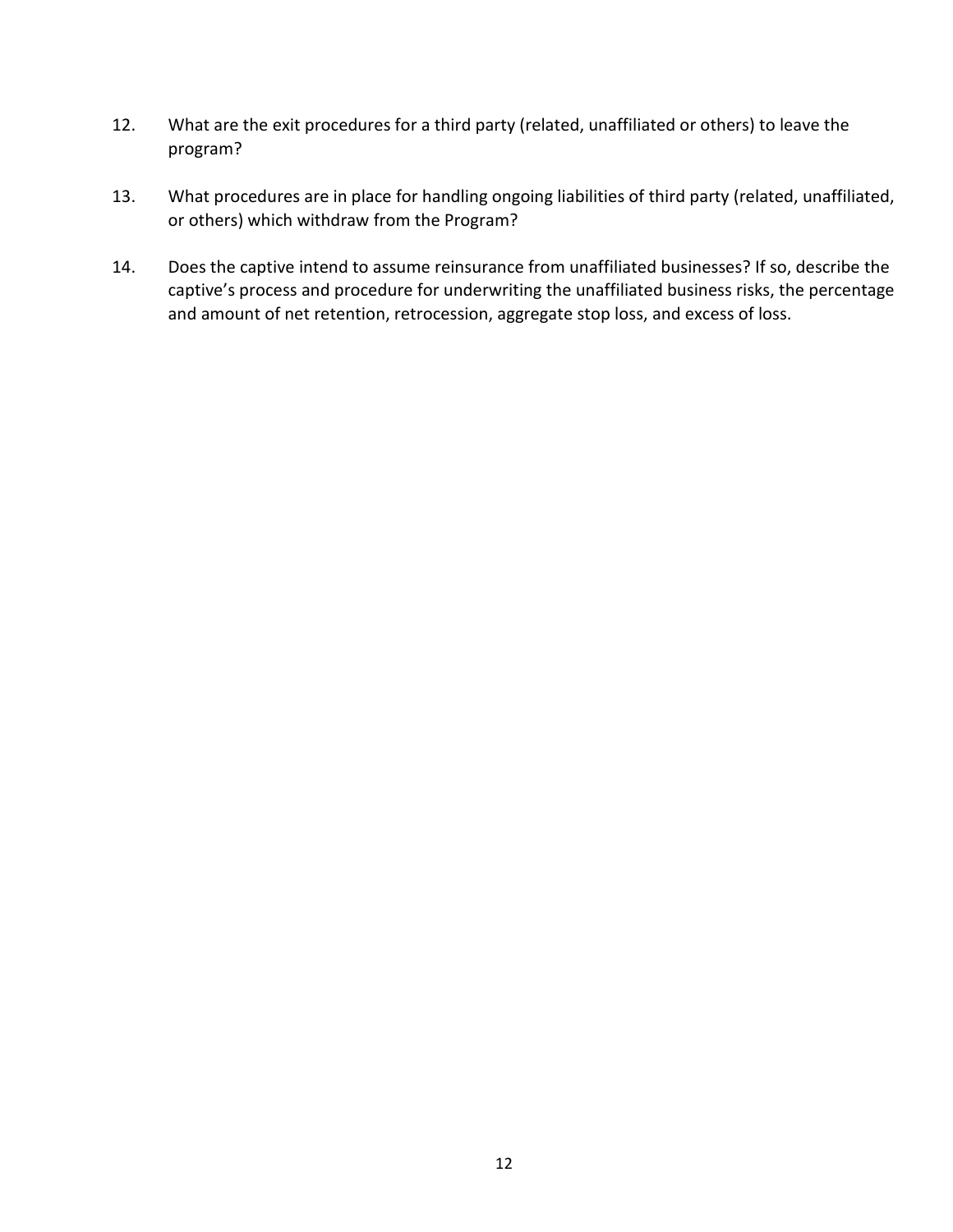### **ECONOMIC FEASIBILTY STUDY**

- 1. What is the premise for the captive? Describe the general purpose and main objectives of the captive being created.
- 2. What will be the initial capital for the proposed captive? How will this be funded? (i.e. cash, Letter of Credit, other).
- 3. Describe the net limits and retentions, by line, which will be assumed by the proposed captive. How much of the underlying liability will be ceded to reinsurers?
- 4. Please provide a brief discussion of the assumptions underlying the determination of the premium rates and projected premium growth. Include the following items within your discussion: a. Basis for determining rates.

b. Projected premium growth.

- 5. Display estimated gross premium income, net premium income after reinsurance ceded, expenses and taxes for the first five years of operation.
- 6. Please provide the following information and a brief discussion of any unusual or unique circumstances for each year presented in the accompanying pro formas:
- a. Net Premium/Capital ratios:
- b. Preliminary test for regulatory compliance: **Minimum Capital.**
- 7. While it is realized that the forecast of losses is subject to the outcome of unknown future contingent events, the underlying assumptions regarding incurred losses must be reasonable within today's economic environment. Please provide a brief discussion of the assumptions used in regard to the following:
- a. Economic/inflationary adjustments
- b. Expected number of claims
- c. Allocated loss expense ration
- d. Unallocated loss expense ratio
- e. Policy regarding discounting or reserves
- f. Method by which IBNR losses are treated.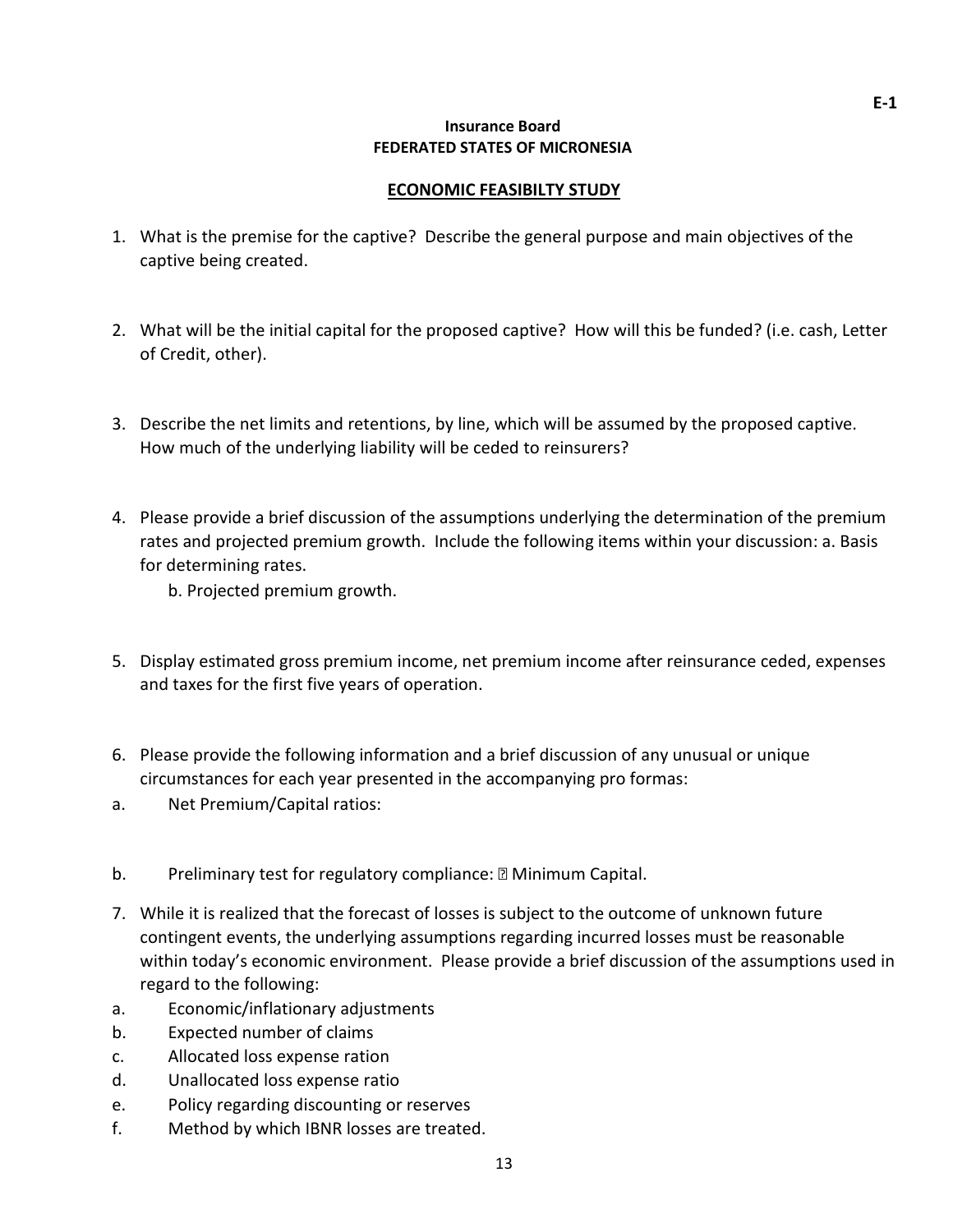- 8. Please provide a brief discussion and series of exhibits regarding the investment philosophy and cash flow position of the proposed captive. This discussion should include:
- a. Cash flow exhibits
- b. Interest rate assumptions
- c. Portfolio assumptions

15. Pro-forma Balance Sheet:

a. Assets

i. Cash ii. Investments iii. Real Property iv. **Other** 

b. Liabilities

i. Loss Reserves ii.

**Other** 

iii. Paid Capital

- c. Retained Earnings
- d. Tax impacts
- e. Underwriting Profit/Loss
- f. Dividends (Paid or Declared)
- g. Capital and Surplus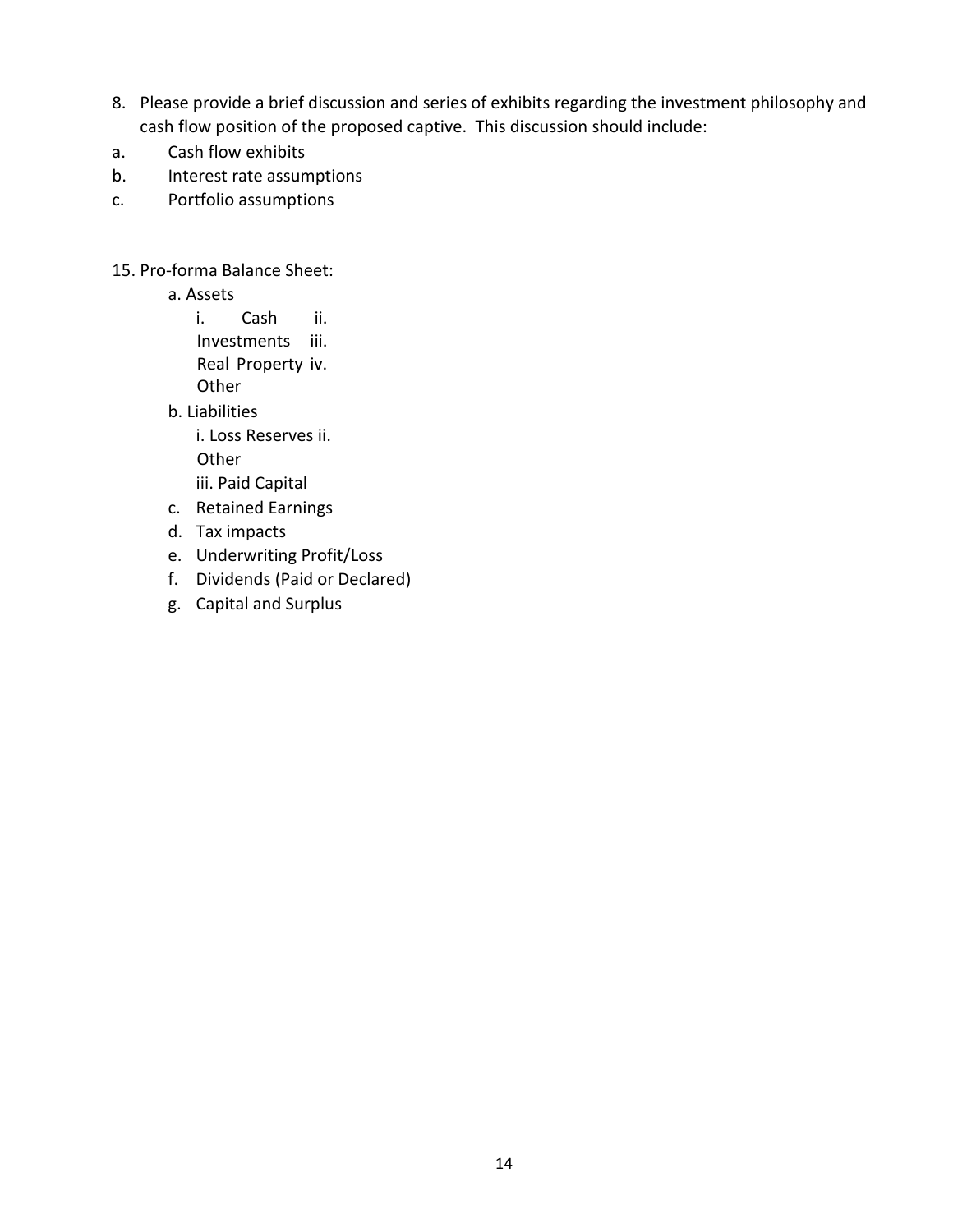### **CAPTIVE STRATEGIC PLAN (FIVE-YEAR)**

### **A. GENERAL**

- 1. Give proposed name for captive insurance company. Include alternate name in the event the original choices cannot be registered.
- 2. What is the proposed date for commencement of business?
- 3. State ending date of financial reporting year (calendar/fiscal).

## **B. ACCOUNTING AND FINANCIAL**

- 1. Indicate which of the following will be located in FSM
	- a. \_\_\_\_\_\_\_\_\_\_\_\_\_\_\_\_\_\_ General Ledger
	- b. \_\_\_\_\_\_\_\_\_\_\_\_\_\_\_\_\_\_ General Journal
	- c. \_\_\_\_\_\_\_\_\_\_\_\_ Subsidiary Ledgers (referred to in General Ledger)
	- d. \_\_\_\_\_\_\_\_\_\_\_\_ Cash Books Receipts and Disbursements
	- e. \_\_\_\_\_\_\_\_\_\_\_\_\_\_ Premium Registers
	- f. \_\_\_\_\_\_\_\_\_\_\_\_ Loss Registers
	- g. \_\_\_\_\_\_\_\_\_\_\_\_\_\_\_\_\_ Reinsurance Reports
	- h. \_\_\_\_\_\_\_\_\_\_\_\_\_\_\_\_\_\_ Daily Reports of Claim Files
	- i. \_\_\_\_\_\_\_\_\_\_\_\_ Copies of Policies
	- j. **Example 20 Copies of Reinsurance Treaties and Agreements**
- 2. Give names and locations of all banks which the captive proposes to use.
- 3. Provide details of capitalization, including number of shares, per value, classes of shares, registered owners, additional paid in capital and total contributed capital and surplus.
- 4. Have cash flow projections considered the possibility of negative cash flow if claim patterns are adverse? How will this be handled?
- 5. How will deficiencies in required capital be handled or resolved, if needed?
- 6. Please describe methods, including formula and time frames, contemplated in the return of premium to policyholders in the form of dividends, or distribution of profits to shareholders.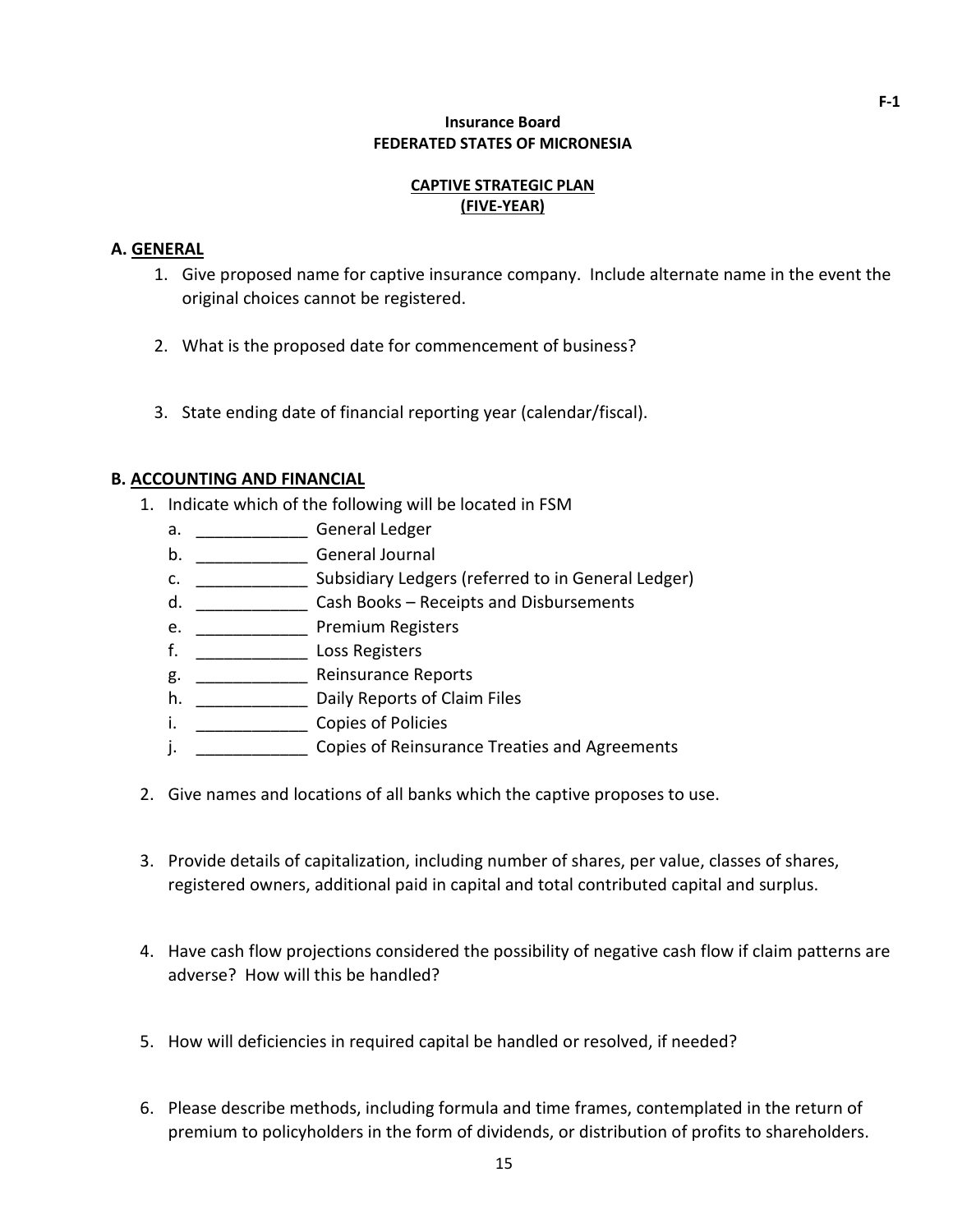- 7. Describe any loans which the captive has made or contemplated making to any director, officer, shareholder or employee of the captive or any related or affiliated company and any investments in any related or affiliated company.
- 8. Describe the contingency plan in the event the captive becomes insolvent, if the parent or sponsor is taken over by another company, or if it is decided to voluntarily close down the captive operation.

# **C. INSURANCE/REINSURANCE**

- 1. What specific lines of business are to be written by the captive?
- 2. Does the parent own or have an investment in other captives? If yes, list name(s) and domicile(s). Will the proposed FSM captive conduct any reinsurance business with this (these) captive(s)? If yes, describe fully.
- 3. Does the proposed captive intend to assume and/or cede any insurance risks with any licensed captive? If yes, describe fully, including name(s), domicile(s), coverage, limits, percentage and amount of gross and net retentions, etc.
- 4. Describe excess insurance or reinsurance arrangements above the captive's net retentions, up to policy limits. Separately describe excess of loss and aggregate stop loss requirements.
	- a. Will any portion of the limits above the net retention not be insured or reinsured?
	- b. Provide the names and domiciles of insurance and reinsurance companies and respective brokers or intermediaries for the program.
- 5. Does the captive intend to insure risks of unaffiliated business? If so, describe the captive's procedures for underwriting these risks, including but not limited to coverage, limits, percentage and amount of gross and net retentions, retrocession, aggregate stop loss, excess of loss, etc.
- 6. Who will prepare the Reinsurance Contract?
- 7. In addition to the usual reinsurance terms, certain special clauses are needed. Indicated if the contract wording includes:
	- a. Cancellation clause with period of notice which exceeds 30 days that period stipulated in the original policy, with a copy to the Insurance Commissioner.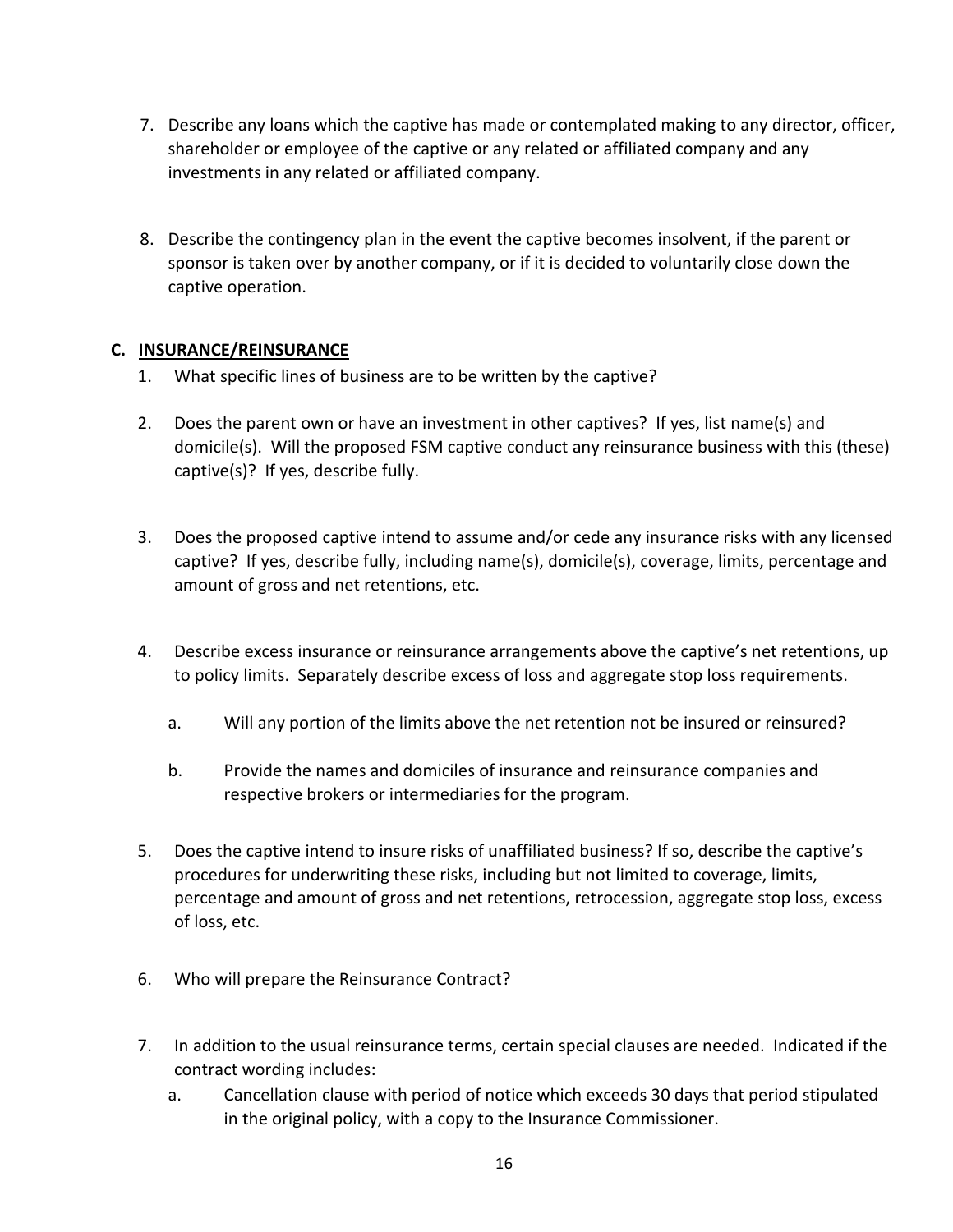- b. Prompt reimbursement clause of losses paid which exceed the reinsurance premium due.
- c. Authority to the company to pay and settle claims without approval of the reinsurer who shall be obligated for its share of the loss.
- d. Empowerment clause for the company to immediately draw upon Letters of Credit in the event of breach of any of provisions of the reinsurance contract.
- e. Reinsurer's liability surviving cancellation clause with respect to claims presented thereafter.
- 8. State the method by which business will be obtained. (i.e. by the captive's own employees, by brokers, by both.)
- 9. Attach a specimen copy of each policy form including all endorsements to be used for each line of coverage.
- 10. If the captive will be reinsuring a front (ceding) company, please provide the following information:
	- a. Name and domicile of the front company.
	- b. Net retention of the fronting company.
	- c. Allocation factors for premiums to be retained by the front company and ceded to the captive.
	- d. Indicate the fronting fee in dollars and as percent of gross primary premium.
- 11. Claims Administration:

| a. | <b>Claims Administrator:</b> |  |  |
|----|------------------------------|--|--|
|    | Name:                        |  |  |
|    | Address:                     |  |  |
|    | Telephone:                   |  |  |

- b. Describe claims management program and loss control or safety measures.
- c. Who will develop claims statistical and accounting data, and how will it be used?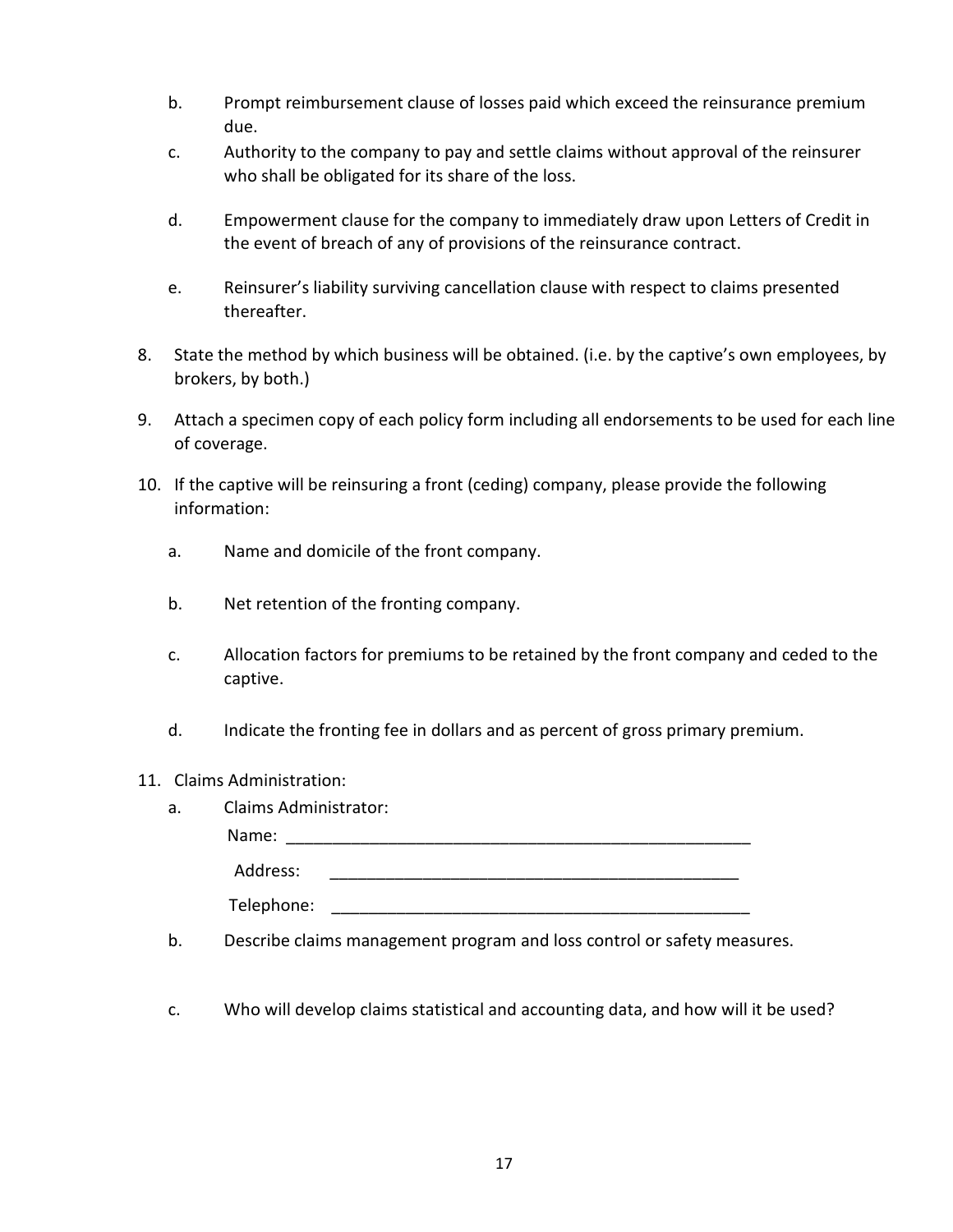## **CAPTIVE INSURANCE COMPANY BIOGRAPHICAL AFFIDAVIT**

(Print or Type)

Name of Captive Insurance Company:

Existing Licensee:

Captive Status: Application Pending:

\* \* \* \* \* \* \* \* \* \* \* \* \* \* \* \* \* \* \* \* \* \* \* \* \* \* \* \* \* \* \* \* \* \* \* \* \* \* \*

#### **To: Insurance Commissioner, Federated States of Micronesia**

In connection with the above-named company, I herewith make representation and disclosures about myself.

#### **Attach a separate sheet if necessary.**

## If answer is "NONE" or "NO EXCEPTIONS", so state. Do not use "N/A"

| (If not available, then complete the following): |  |
|--------------------------------------------------|--|
|                                                  |  |
|                                                  |  |
|                                                  |  |
|                                                  |  |
|                                                  |  |
| 2.                                               |  |
| 3.                                               |  |
| 4.                                               |  |
| High School:                                     |  |
| College:<br>Graduate or                          |  |
|                                                  |  |

(List all educational institutions and locations on additional sheet, if necessary).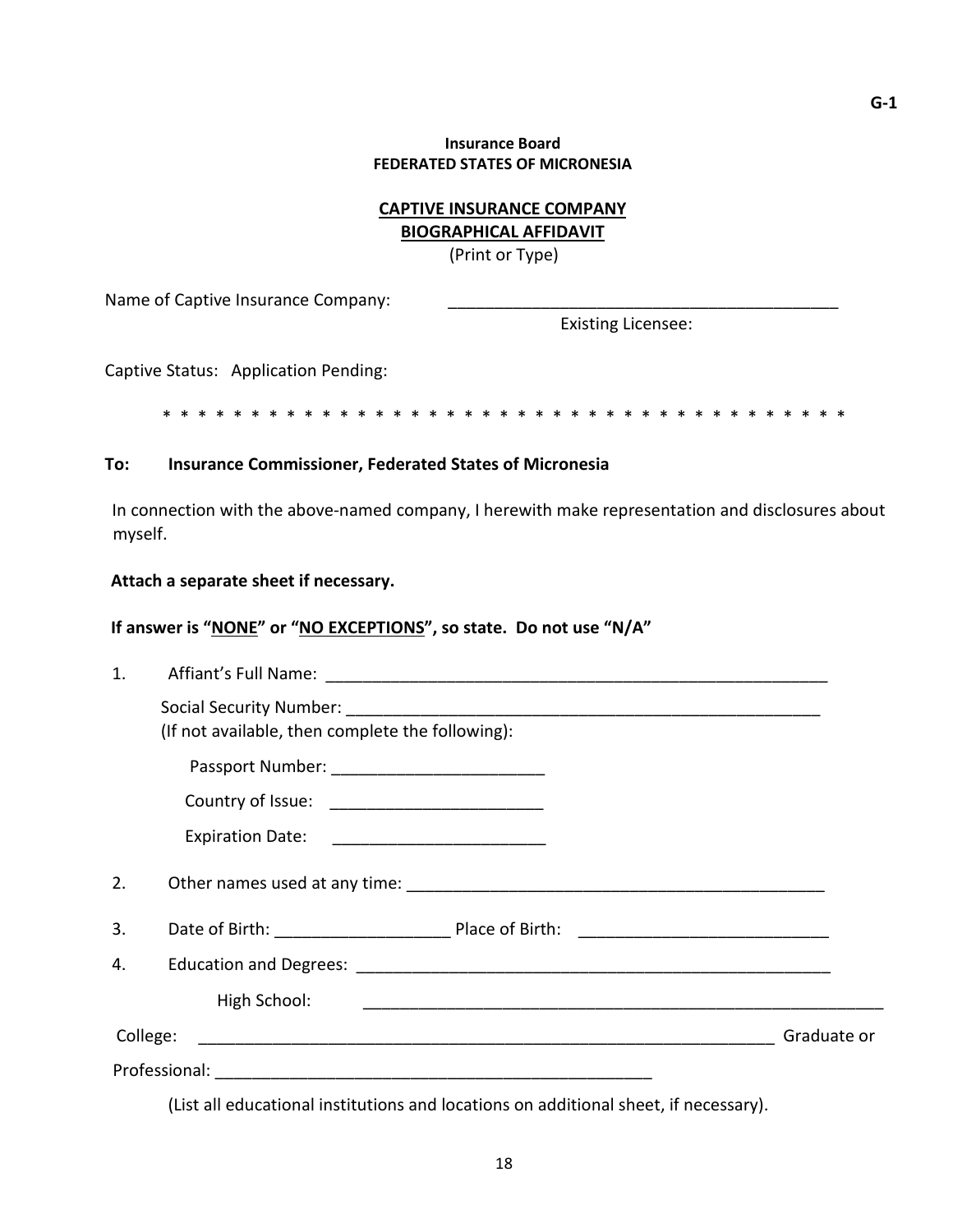- 5. Member of Professional Societies or Associations (list):
- 6. I control directly or indirectly, or own legally or beneficially 10% or more of the outstanding stock (in voting power) of the following insurers, brokerage, insurance services or risk management consultation firms:

| 7. | <b>Present Chief Occupation:</b>                                      |           |
|----|-----------------------------------------------------------------------|-----------|
|    | Position/Title:                                                       | How Long: |
|    | Employer's Name:                                                      |           |
|    | Address:                                                              |           |
|    | Length of Employment                                                  | Where:    |
| 8. | Other jobs, positions, directorates, or officerships held at present: |           |
|    |                                                                       |           |

- 9. Employment Record: Date: Employer & Address: Title:
- 10. For the last 10 years, I have lived at the following address(es):
- 11. I have never been adjudicated as bankrupt, except as follows:
- 12. I have never been convicted or had a sentence imposed, or suspended or had a pronouncement of a sentence suspended or been pardoned for conviction of or pleaded guilty of or nolo contendere to any information or an indictment charging any felony, or charging a misdemeanor involving embezzlement, theft or larceny, mail fraud, or charging a violating of any corporate securities statute or any insurance law, nor have I been the subject of any cease and desist order or any disciplinary proceedings of any regulatory agency, except as follows: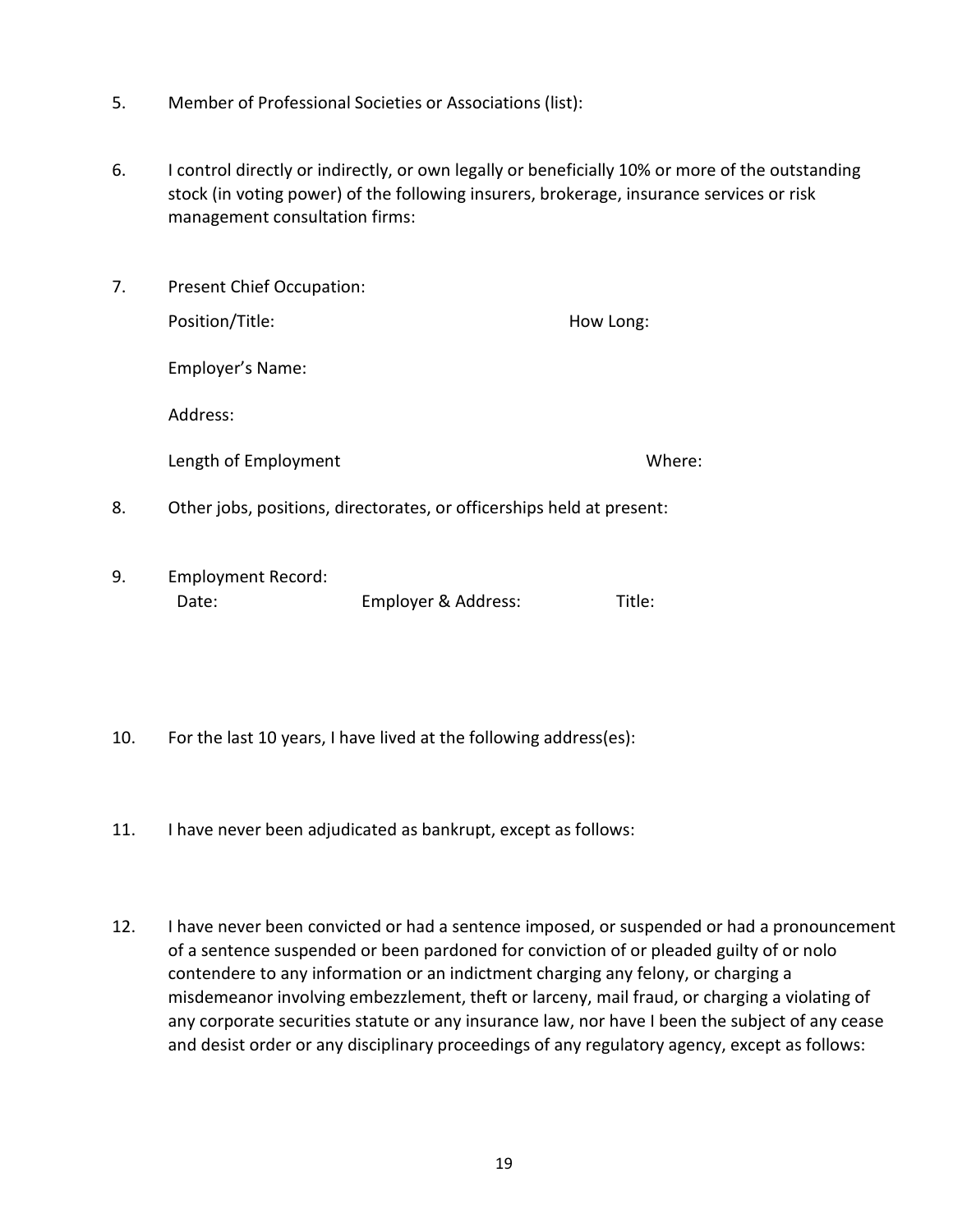- 13. I have neither been refused a professional license issued by any public or governmental licensing agency or regulatory authority, nor has such a license held by me ever been suspended or revoked, except as follows:
- 14. I presently hold or have held in the past, the following professional, occupational, or vocational license issued by a public or governmental licensing agency or authority (state date license issued, issuer of license, date terminated, reason for termination):
- 15. I have never been an officer, director, trustee, investment committee member, key employee, or controlling stockholder of an insurer which, while I occupied any such position or in the 12 months subsequent or capacity with respect to it, became insolvent or was placed in conservatorship, or was enjoined from or ordered to cease and desist from violating any securities or insurance law, except as follows:
- 16. The Certificate of Authority or license to do business of any insurance company of which I was an officer or director or key management person has never been suspended or revoked while I occupied such position or in the 12 months subsequent, except as follows:
- 17. No insurer of which I was an officer, director, or key management person at the time or 12 months subsequent has ever been denied or refused or voluntarily withdrawn its application for a license or certificate or authority, except as follows:

**I, the affiant, hereby certify under penalty as provided by law that the foregoing statements are true and correct to the best of my knowledge and belief.** 

Dated and signed this equal only of the case of the case of the case of the case of the case of the case of the c

\_\_\_\_\_\_\_\_\_\_\_\_\_\_\_\_\_\_\_\_\_\_\_\_\_ \_\_\_\_\_\_\_\_\_\_\_\_\_\_\_\_\_\_\_\_\_\_\_\_\_\_\_\_\_\_ \_\_\_\_\_\_\_\_\_\_\_\_\_\_\_\_\_\_\_\_\_\_  *(Signature of Affiant) (Print Name of Affiant) (Title)*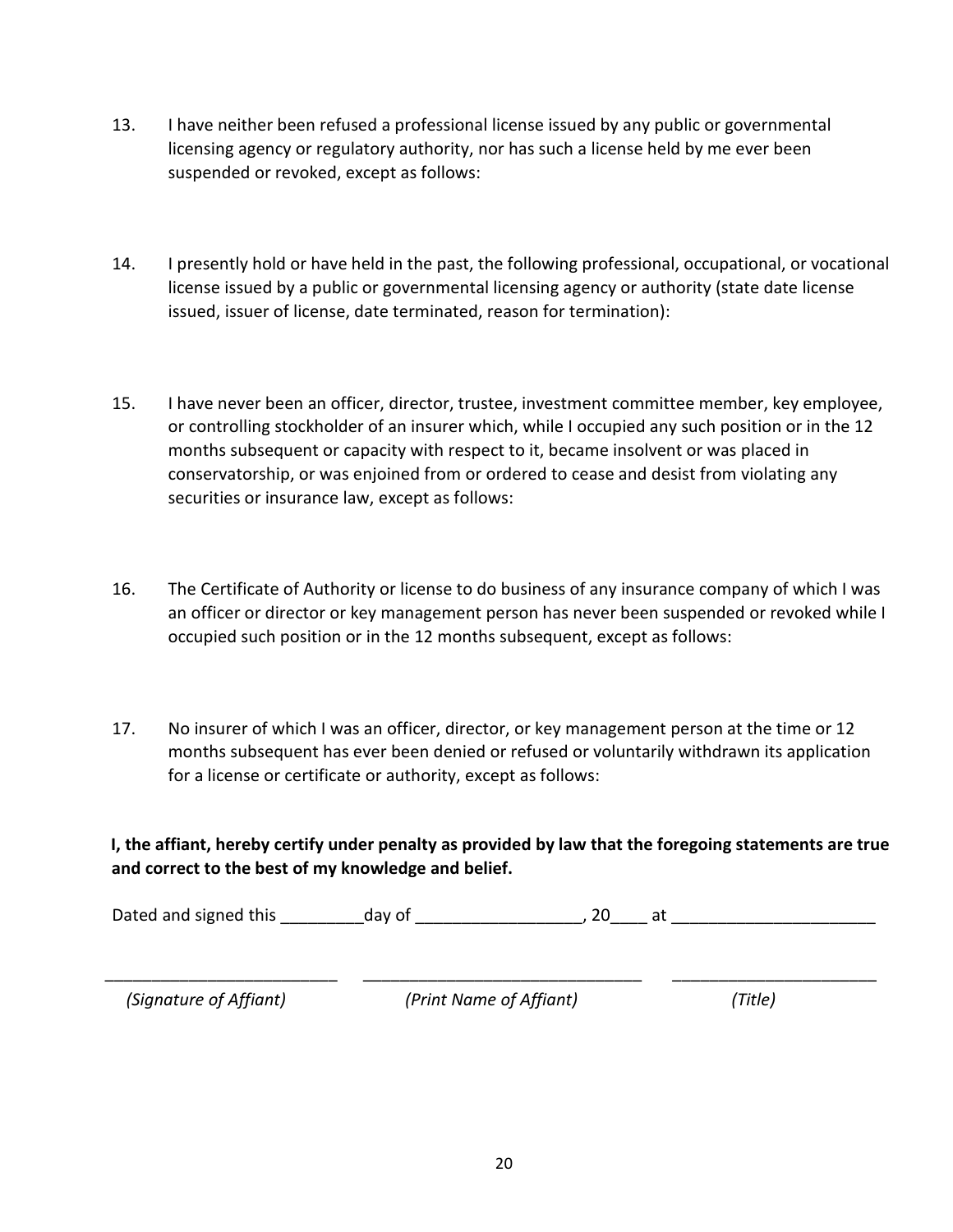# **APPLICATION AS AN INDEPENDENT CERTIFIED PUBLIC ACCOUNTANT FOR CAPTIVE INSURANCE BUSINESS**

*(Print or Type)* 

|                                   | Captive Status: Pending Application: _____________________ Existing Licensee: _____________________       |         |                                                                       |         |       |
|-----------------------------------|-----------------------------------------------------------------------------------------------------------|---------|-----------------------------------------------------------------------|---------|-------|
|                                   |                                                                                                           |         |                                                                       |         |       |
| To:                               | <b>Insurance Commissioner, Federated States of Micronesia</b>                                             |         |                                                                       |         |       |
| I hereby apply as a/an:           |                                                                                                           |         |                                                                       |         |       |
|                                   | Individual: ____________Partnership: _________________Corporation: ______________ Other: ________________ |         |                                                                       |         |       |
|                                   | Attach a separate sheet if necessary.                                                                     |         |                                                                       |         |       |
|                                   | If answer is "NONE" or "NO EXCEPTIONS", so state. Do not use "N/A"                                        |         |                                                                       |         |       |
|                                   |                                                                                                           |         | <b>IF APPLICANT IS AN INDIVIDUAL</b><br>(Complete Items 1 through 10) |         |       |
|                                   |                                                                                                           |         |                                                                       |         |       |
| 2.<br><b>Business</b><br>Address: |                                                                                                           |         |                                                                       |         |       |
|                                   |                                                                                                           |         | (P.O. Box and Physical Street)                                        |         |       |
|                                   | (City or Town)                                                                                            | (State) | (Zip Code)                                                            | (Phone) | (Fax) |
| 3.                                | Personal Data:                                                                                            |         |                                                                       |         |       |
| a.                                | <b>Residence Address:</b>                                                                                 |         |                                                                       |         |       |

\_\_\_\_\_\_\_\_\_\_\_\_\_\_\_\_\_\_\_\_\_\_\_\_\_\_\_\_\_\_\_\_\_\_\_\_\_\_\_\_\_\_\_\_\_\_\_\_\_\_\_\_\_\_\_\_\_\_\_\_\_\_\_\_\_\_\_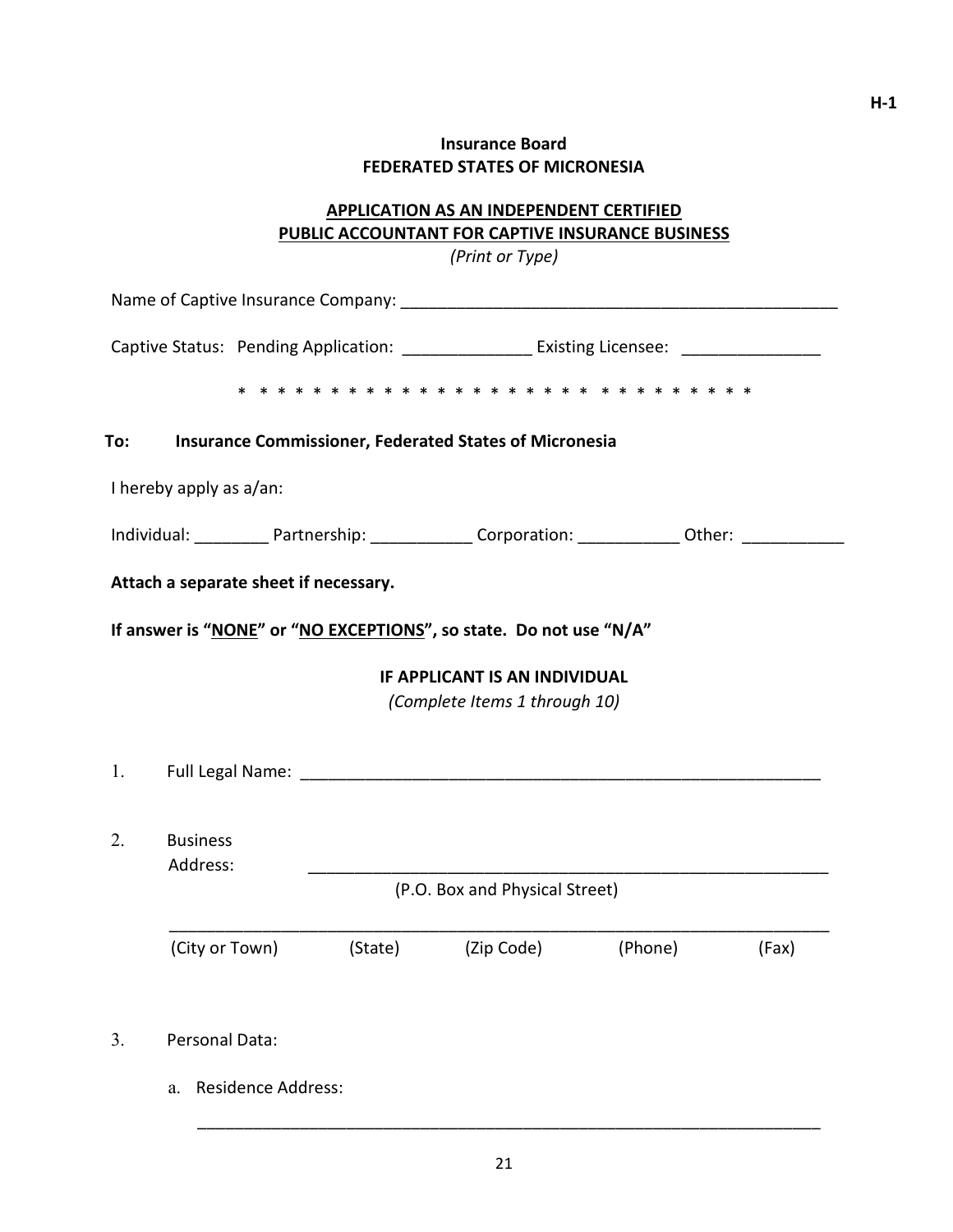| $\mathbf{b}$ . | Date of Birth:                                                                 |
|----------------|--------------------------------------------------------------------------------|
|                | c. Social Security Number:<br>(If not available, then complete the following): |
|                | Passport Number:                                                               |
|                | Country of Issue:                                                              |
|                | <b>Expiration Date:</b><br><u> 1980 - Jan Barbara, martin a</u>                |
|                | d. Education and Degree(s):<br>High School:                                    |
|                | College:                                                                       |
|                | Graduate or Professional:                                                      |

- 4. List all insurance and/or captive auditing experience (attached additional sheets as necessary).
- 5. Has applicant ever been arrested, or indicted for and/or convicted of any crime or offense other than a traffic violation? NO YES . If "yes," submit full particulars of each case and disposition thereof.
- 6. Do you control directly, or own legally or beneficially the outstanding stock of any insurers, brokerage firm, insurance services or risk management consulting firm? NO YES . If "yes", provide details:
- 7. Do you currently hold or have held any type of insurance license?

(Type) (State) (Expiration Date)

9. Have you ever had a license or privilege refused or revoked by any Insurance Authority or other Regulatory Authority from any jurisdiction? NO\_\_\_\_ YES\_\_\_\_\_. If "yes" give details:

\_\_\_\_\_\_\_\_\_\_\_\_\_\_\_\_\_\_\_\_\_\_\_\_\_\_\_\_\_\_\_\_\_\_\_\_\_\_\_\_\_\_\_\_\_\_\_\_\_\_\_\_\_\_\_\_\_\_\_\_\_\_\_\_\_\_\_\_\_\_\_\_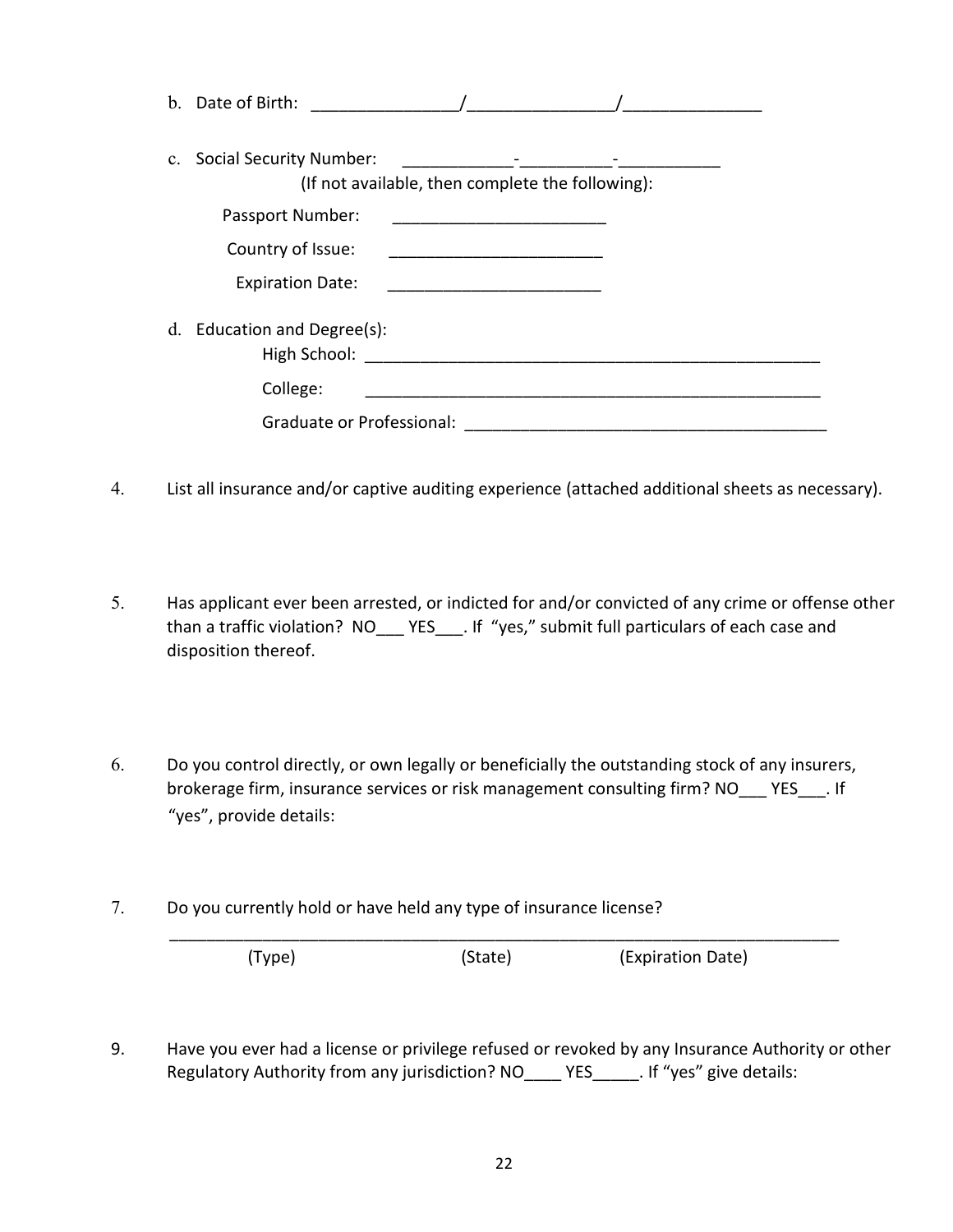- 9. Are you currently licensed by any jurisdiction as a CPA?
	- a) If yes, name of jurisdiction:
	- b) How long?
- 10. Has your license as a CPA in this jurisdiction or any other jurisdictions ever been suspended or revoked? NO\_\_\_\_ YES\_\_\_. If "yes", give details.

**I hereby certify that my responses to the above are true and complete;** (Also, include a complete Biographical Affidavit).

| Signed:     | <u> 2000 - 2000 - 2000 - 2000 - 2000 - 2000 - 2000 - 2000 - 2000 - 2000 - 2000 - 2000 - 2000 - 2000 - 2000 - 200</u> | Date:                                                |           |
|-------------|----------------------------------------------------------------------------------------------------------------------|------------------------------------------------------|-----------|
|             | Subscribed and sworn to before me this ____________ Day of ________________                                          |                                                      | $20$ ___. |
|             |                                                                                                                      |                                                      |           |
| NOTARY SEAL |                                                                                                                      | Notary Public authorized by law to administer oaths. |           |
|             | My commission expires on:                                                                                            |                                                      |           |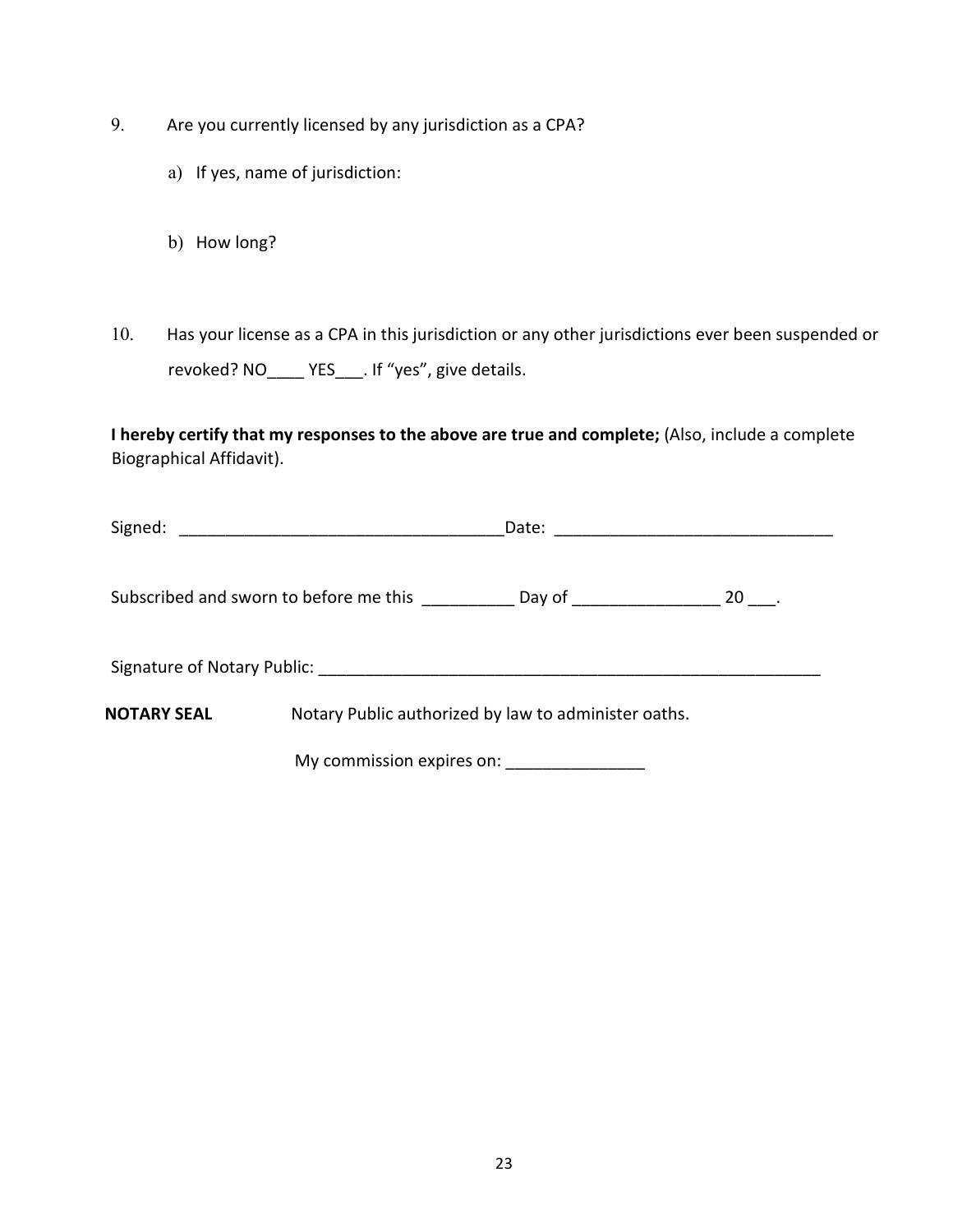# **H-1(cont)**

#### **IF APPLICANT IS OTHER THAN AN INDIVIDUAL**

*(Complete items 11 through 14)* 

11. Name of Partnership, Corporation, etc.

Business Address:

Federated States of Micronesia Business ID No.: Telephone:

- 12. Describe insurance and/or auditing experiences (attach additional sheets as necessary):
- 13. Indicate insurance experience of partner, manager, supervisor, etc. of individual(s) responsible for auditing captive(s):
- 14. Will you assign only individuals that have a minimum of two years insurance auditing experience? Yes: \_\_\_\_\_\_ No: \_\_\_\_\_\_\_. If no, please provide explanation.

**I hereby certify that my responses to the above are true and complete.** 

| Signed:<br><u> 1989 - Johann John Stein, mars an deutscher Stein († 1958)</u> |                                                      | Date: ____________________________ |
|-------------------------------------------------------------------------------|------------------------------------------------------|------------------------------------|
| Subscribed and sworn to before me this                                        | Day of _____________________                         | -20                                |
|                                                                               |                                                      |                                    |
| <b>NOTARY SEAL</b>                                                            | Notary Public authorized by law to administer oaths. |                                    |
|                                                                               | My commission expires on: _________________          |                                    |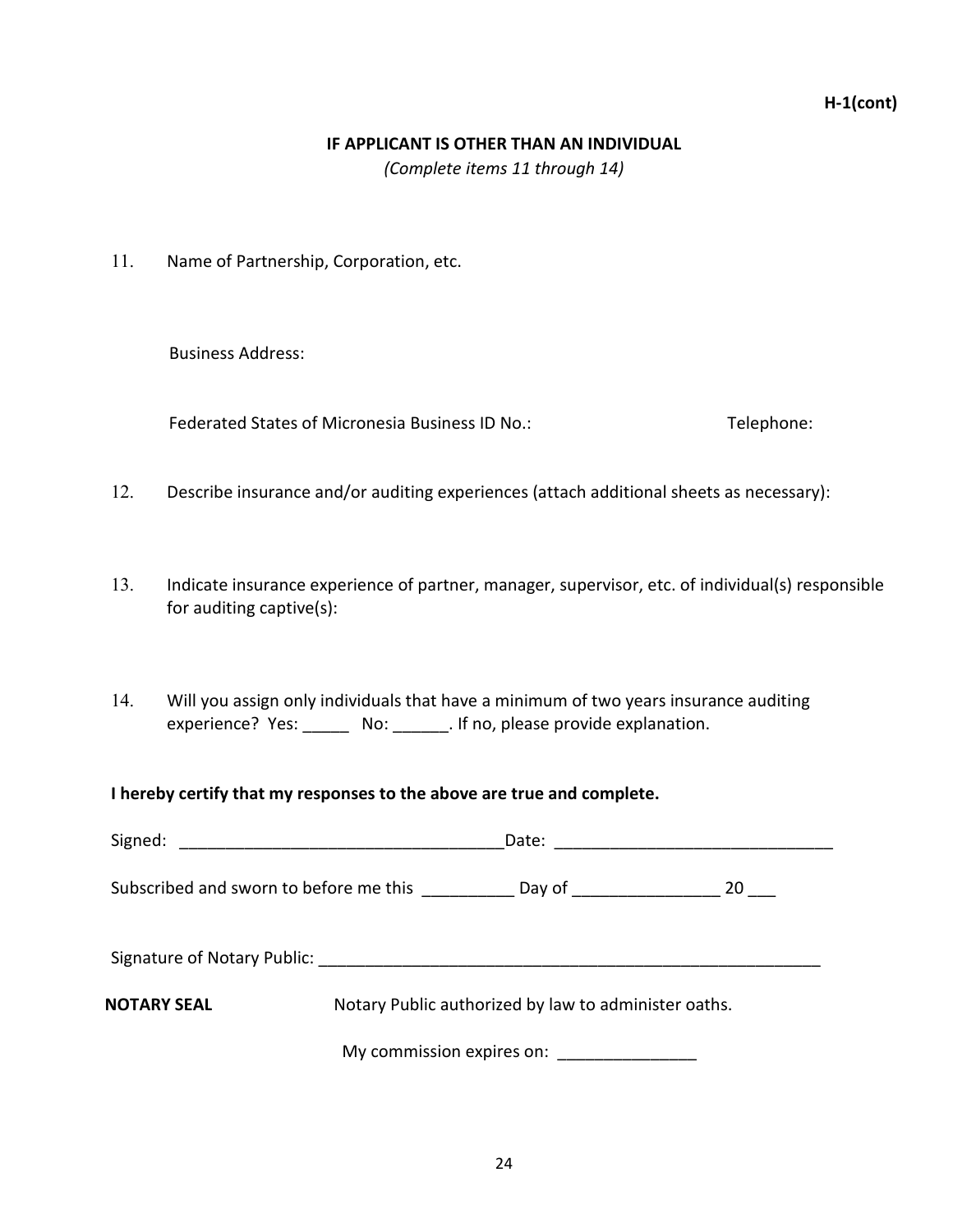## **Application as an Insurance Manager for Captive Insurance Business**

1. Name of captive insurance management firm: \_\_\_\_\_\_\_\_\_\_\_\_\_\_\_\_\_\_\_\_\_\_\_\_\_\_\_\_\_\_\_\_\_\_ 2. Business address: \_\_\_\_\_\_\_\_\_\_\_\_\_\_\_\_\_\_\_\_\_\_\_\_\_\_\_\_\_\_\_\_\_\_ Phone No. \_\_\_\_\_\_\_\_\_\_\_\_ 3. Name, telephone and fax numbers, and e-mail address for the captive insurance manager's authorized representative: \_\_\_\_\_\_\_\_\_\_\_\_\_\_\_\_\_\_\_\_\_\_\_\_\_\_\_\_\_\_\_\_\_\_\_\_\_\_\_\_\_\_\_\_\_\_\_\_\_\_\_\_\_\_\_\_\_\_\_\_\_\_\_\_\_\_\_\_\_\_\_\_ \_\_\_\_\_\_\_\_\_\_\_\_\_\_\_\_\_\_\_\_\_\_\_\_\_\_\_\_\_\_\_\_\_\_\_\_\_\_\_\_\_\_\_\_\_\_\_\_\_\_\_\_\_\_\_\_\_\_\_\_\_\_\_\_\_\_\_\_\_\_\_\_ 4. Is the Applicant a  $\Box$  corporation  $\Box$  partnership  $\Box$  limited liability company other form of business entity \_\_\_\_\_\_\_\_\_\_\_\_\_\_\_\_\_\_\_\_ a. Date of incorporation or formation: b. Place of incorporation or formation: 5. During the past five years, has the Applicant operated under any different name, or has the Applicant purchased, consolidated or merged with any other business, or has the Applicant been purchased?  $\square$  No  $\square$  Yes If yes, please explain: \_\_\_\_\_\_\_\_\_\_\_\_\_\_\_\_\_\_\_\_\_\_\_\_\_\_\_\_\_\_\_\_\_\_\_\_\_\_\_\_\_\_\_\_\_\_\_\_\_\_\_\_\_\_\_\_\_\_\_\_\_\_\_\_\_\_\_\_\_\_\_\_\_\_\_\_\_ 6. Provide the address where captive insurance management services will be performed, if different from #2 above. \_\_\_\_\_\_\_\_\_\_\_\_\_\_\_\_\_\_\_\_\_\_\_\_\_\_\_\_\_\_\_\_\_\_\_\_\_\_\_\_\_\_\_\_\_\_\_\_\_\_\_\_\_\_\_\_\_\_\_\_\_\_\_\_\_\_\_\_\_\_\_\_

7. Please provide the following information about the Applicant:

a. Location where insurance captive records will be maintained, if different from #2 above:\_\_\_\_\_\_\_\_\_\_\_\_\_\_\_\_\_\_\_\_\_\_\_\_\_\_\_\_\_\_\_\_\_\_\_\_\_\_\_\_\_\_\_\_\_\_\_\_\_\_\_\_\_\_\_\_\_\_\_\_

b. Names and titles of all staff (complete Biographical Affidavit) for each, except clerical staff):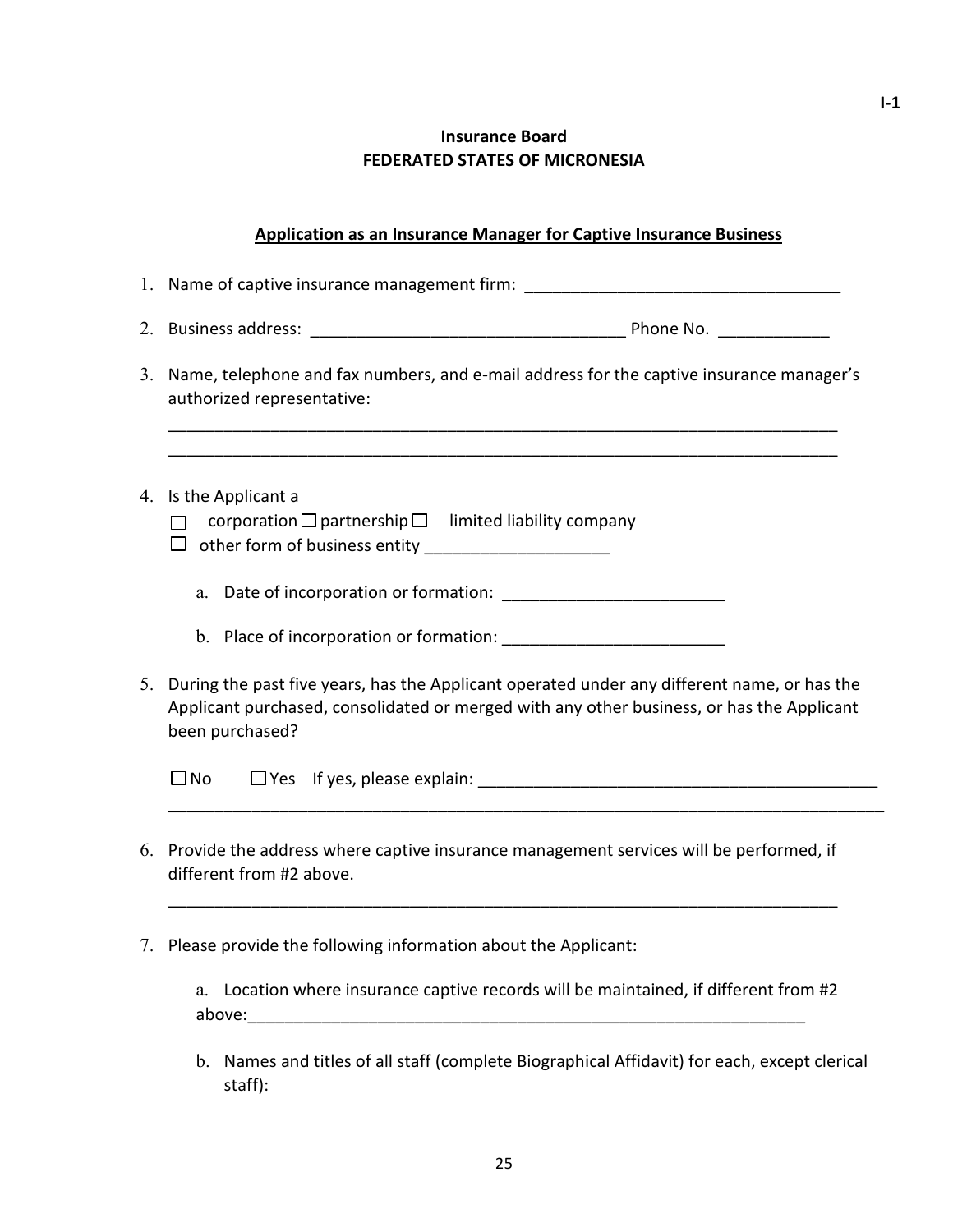| c.            |  | Number of captive insurance companies under management:                                                                                                                                                                                                                    |  |  |
|---------------|--|----------------------------------------------------------------------------------------------------------------------------------------------------------------------------------------------------------------------------------------------------------------------------|--|--|
|               |  | d. Names of all domiciles where licensed or approved as a captive insurance                                                                                                                                                                                                |  |  |
|               |  | 8. State captive insurance management services provided directly by the Applicant.                                                                                                                                                                                         |  |  |
|               |  | 9. State captive insurance management services Applicant intends to subcontract to third parties                                                                                                                                                                           |  |  |
|               |  | 10. Does the Applicant currently carry any of the following types of insurance: Directors and<br>Officers Liability, Errors and Omissions, or Fidelity/Crime?                                                                                                              |  |  |
| $\square$ No  |  | $\Box$ Yes If yes, please attach policy.                                                                                                                                                                                                                                   |  |  |
|               |  | 11. After inquiry of all professional employees at the date of this application, have any of them ever<br>been the subject of a regulatory reprimand or disciplinary action, refused admission or<br>approval, or lost any license as a result of professional activities. |  |  |
| $\square$ No  |  | $\Box$ Yes If yes, please explain:                                                                                                                                                                                                                                         |  |  |
| jurisdiction? |  | 12. Has the Applicant ever been denied approval as a captive insurance manager in any                                                                                                                                                                                      |  |  |
| □No           |  | $\Box$ Yes If yes, please explain:                                                                                                                                                                                                                                         |  |  |

13. After inquiry of all directors, officers, principals, partners, and professional employees at the date of the application, have any claims or suits ever been made against the Applicant or any of the directors, officers, principals, partners, or employees arising out of professional arising out of professional services?

\_\_\_\_\_\_\_\_\_\_\_\_\_\_\_\_\_\_\_\_\_\_\_\_\_\_\_\_\_\_\_\_\_\_\_\_\_\_\_\_\_\_\_\_\_\_\_\_\_\_\_\_\_\_\_\_\_\_\_\_\_\_\_\_\_\_\_\_\_\_\_\_\_\_\_\_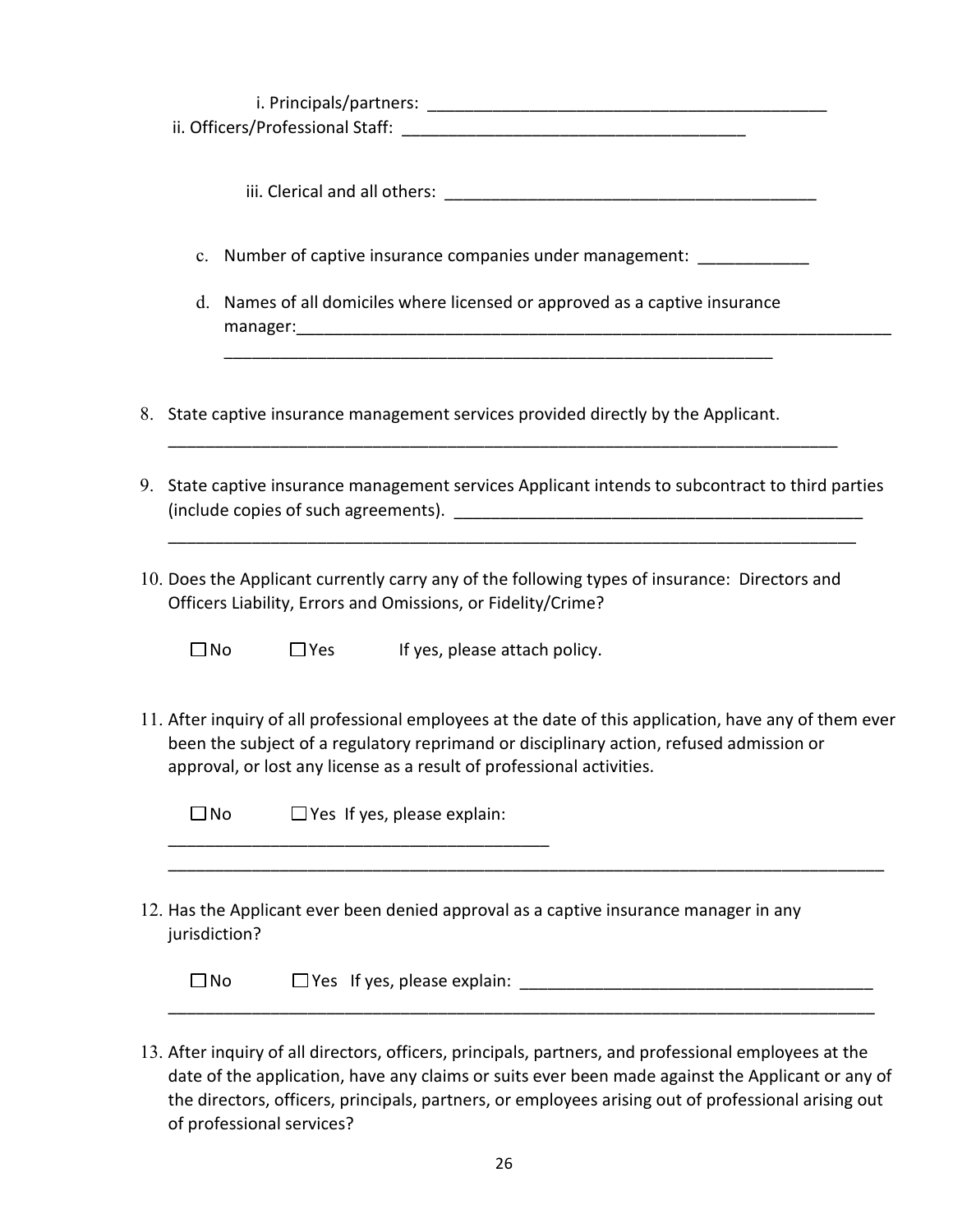| $\square$ No | $\Box$ Yes If yes, please explain: |
|--------------|------------------------------------|
|              |                                    |

- 14. State whether any director, officer, principal, partner or professional employee has any ownership interest in any captive insurance company under management.
- 15. State whether any director, officer, principal, partner or professional employee serve as a board member on any captive insurance company it currently manages or will manage.

\_\_\_\_\_\_\_\_\_\_\_\_\_\_\_\_\_\_\_\_\_\_\_\_\_\_\_\_\_\_\_\_\_\_\_\_\_\_\_\_\_\_\_\_\_\_\_\_\_\_\_\_\_\_\_\_\_\_\_\_\_\_\_\_\_\_\_\_\_\_\_\_\_\_\_ \_\_\_\_\_\_\_\_\_\_\_\_\_\_\_\_\_\_\_\_\_\_\_\_\_\_\_\_\_\_\_\_\_\_\_\_\_\_\_\_\_\_\_\_\_\_\_\_\_\_\_\_\_\_\_\_\_\_\_\_\_\_\_\_\_\_\_\_\_\_\_\_\_\_\_

\_\_\_\_\_\_\_\_\_\_\_\_\_\_\_\_\_\_\_\_\_\_\_\_\_\_\_\_\_\_\_\_\_\_\_\_\_\_\_\_\_\_\_\_\_\_\_\_\_\_\_\_\_\_\_\_\_\_\_\_\_\_\_\_\_\_\_\_\_\_\_\_\_\_\_

\_\_\_\_\_\_\_\_\_\_\_\_\_\_\_\_\_\_\_\_\_\_\_\_\_\_\_\_\_\_\_\_\_\_\_\_\_\_\_\_\_\_\_\_\_\_\_\_\_\_\_\_\_\_\_\_\_\_\_\_\_\_\_\_\_\_\_\_\_\_\_\_\_\_\_

16. State whether any director, officer, principal, partner or professional employee performs or intends to perform any services other than captive insurance management services to a captive insurance company under management or to a shareholder of a captive insurer.

\_\_\_\_\_\_\_\_\_\_\_\_\_\_\_\_\_\_\_\_\_\_\_\_\_\_\_\_\_\_\_\_\_\_\_\_\_\_\_\_\_\_\_\_\_\_\_\_\_\_\_\_\_\_\_\_\_\_\_\_\_\_\_\_\_\_\_\_\_\_\_\_\_\_\_ \_\_\_\_\_\_\_\_\_\_\_\_\_\_\_\_\_\_\_\_\_\_\_\_\_\_\_\_\_\_\_\_\_\_\_\_\_\_\_\_\_\_\_\_\_\_\_\_\_\_\_\_\_\_\_\_\_\_\_\_\_\_\_\_\_\_\_\_\_\_\_\_\_\_\_

**I, HAVING THE AUTHORITY TO EXECUTE THIS APPLICATION, HEREBY SWEAR OR AFFIRM UNDER PENALTY OF LAW THAT THE INFORMATION PROVIDED HEREIN IS, TO THE BEST OF MY KNOWLEDGE, COMPLETE AND TRUTHFUL IN ALL RESPECTS. I FURTHER UNDERSTAND THAT THE SUBMISSION OF FALSE OR INACCURATE INFORMATION SHALL BE GROUNDS FOR DENIAL OF APPROVAL TO ACT AS A MANAGER OF CAPTIVE INSURANCE COMPANIES IN FSM.** 

| Dated and signed this | day of |  |
|-----------------------|--------|--|
|                       |        |  |

(Signature of Affiant) (Print Name of Affiant)

Subscribed and sworn before me this day of the set of the set of the subscribed and sworn before me this

\_\_\_\_\_\_\_\_\_\_\_\_\_\_\_\_\_\_\_\_\_\_\_\_\_\_\_\_ \_\_\_\_\_\_\_\_\_\_\_\_\_\_\_\_\_\_\_\_\_\_\_\_\_\_\_\_\_\_

*(Notary Seal)* \_\_\_\_\_\_\_\_\_\_\_\_\_\_\_\_\_\_\_\_\_\_\_\_\_\_\_\_\_\_

*(Notary Public Signature)*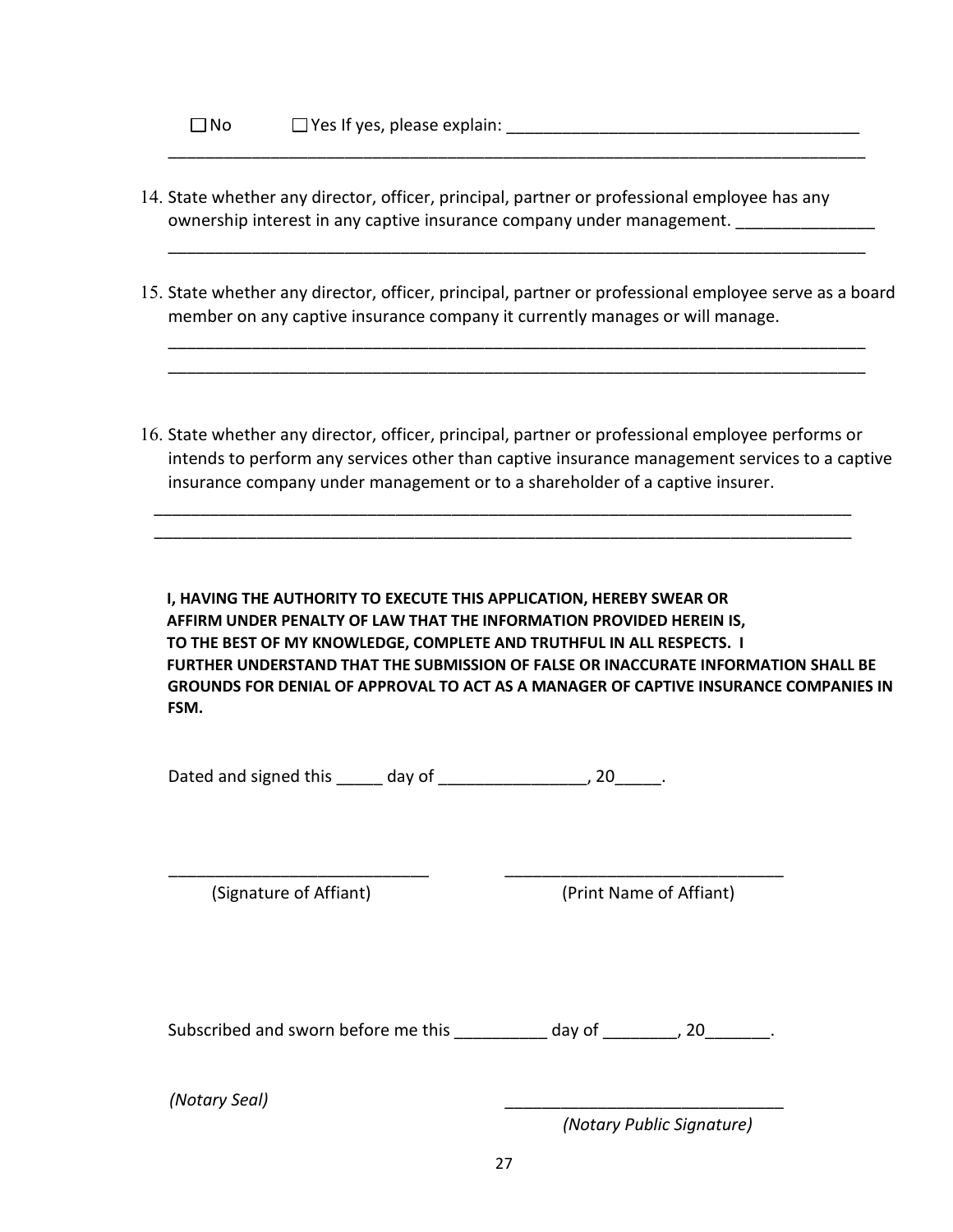# **CAPTIVE INSURANCE COMPANY IRREVOCABLE LETTER OF CREDIT**

Date \_\_\_\_\_\_\_\_\_\_\_\_\_\_\_\_\_\_\_\_

Letter of Credit No.

Insurance Commissioner FSM Insurance Board Government of Federated States of Micronesia Town Plaza Building, Suites 12 P.O. Box K-2980 Kolonia, Pohnpei State, FM 96941

Commissioner:

1. We hereby establish our **IRREVOCABLE LETTER OF CREDIT** in your favor for the account of:

\_\_\_\_\_\_\_\_\_\_\_\_\_\_\_\_\_\_\_\_\_\_\_\_\_\_\_\_\_\_\_\_\_\_\_\_\_\_\_\_\_\_\_\_\_\_\_\_\_\_\_\_\_\_\_\_\_\_\_\_\_\_\_\_\_\_\_\_\_\_\_ \_\_\_\_\_\_\_\_\_\_\_\_\_\_\_\_\_\_\_\_\_\_\_\_\_\_\_\_\_\_\_\_\_\_\_\_\_\_\_\_\_\_\_\_\_\_\_\_\_\_\_\_\_\_\_\_\_\_\_\_\_\_\_\_\_\_\_\_\_\_\_

\_\_\_\_\_\_\_\_\_\_\_\_\_\_\_\_\_\_\_\_\_\_\_\_\_\_\_\_\_\_\_\_\_\_\_\_\_\_\_\_\_\_\_\_\_\_\_\_\_\_\_\_\_\_\_\_\_\_\_\_\_

\_\_\_\_\_\_\_\_\_\_\_\_\_\_\_\_\_\_\_\_\_\_\_\_\_\_\_\_\_\_\_\_\_\_\_\_\_\_\_\_\_\_\_\_\_\_\_\_\_\_\_\_\_\_\_\_\_\_\_

up to the aggregate amount of \$ \_\_\_\_\_\_\_\_\_\_\_\_ available by your draft(s) drawn on us, at sight, bearing the number of this **IRREVOCABLE LETTER OF CREDIT NO.**

This **LETTER OF CREDIT** shall expire at our: [Address], (Attn: Standby Letter of Credit Department)

our close of business as of  $\overline{\phantom{a}}$ , unless as hereinafter extended.

2. This LETTER OF CREDIT is issued pursuant to the provisions of \_\_\_\_\_\_\_\_\_\_\_\_\_\_\_\_ on behalf of the above-mentioned:

*\_\_\_\_\_\_\_\_\_\_(name of captive applicant)\_\_\_\_\_\_\_\_\_\_\_\_\_\_\_\_\_\_\_\_\_\_\_\_\_\_\_\_\_\_\_\_\_\_\_\_\_\_\_\_\_\_\_*

which is applying for a license to engage in the insurance business in the Federated States of Micronesia as a captive insurance company.

\_\_\_\_\_\_\_\_\_\_\_\_\_\_\_\_\_\_\_\_\_\_\_\_\_\_\_\_\_\_\_\_\_\_\_\_\_\_\_\_\_\_\_\_\_\_\_\_\_\_\_\_\_\_\_\_\_\_\_\_\_\_\_\_\_\_\_\_\_\_\_ At

\_\_\_\_\_\_\_\_\_\_\_\_\_\_\_\_\_\_\_\_\_\_\_\_\_\_\_\_\_\_\_\_\_\_\_\_\_\_\_\_\_\_\_\_\_\_\_\_\_\_\_\_\_\_\_\_\_\_\_\_\_\_\_\_\_\_\_\_\_\_\_\_\_\_\_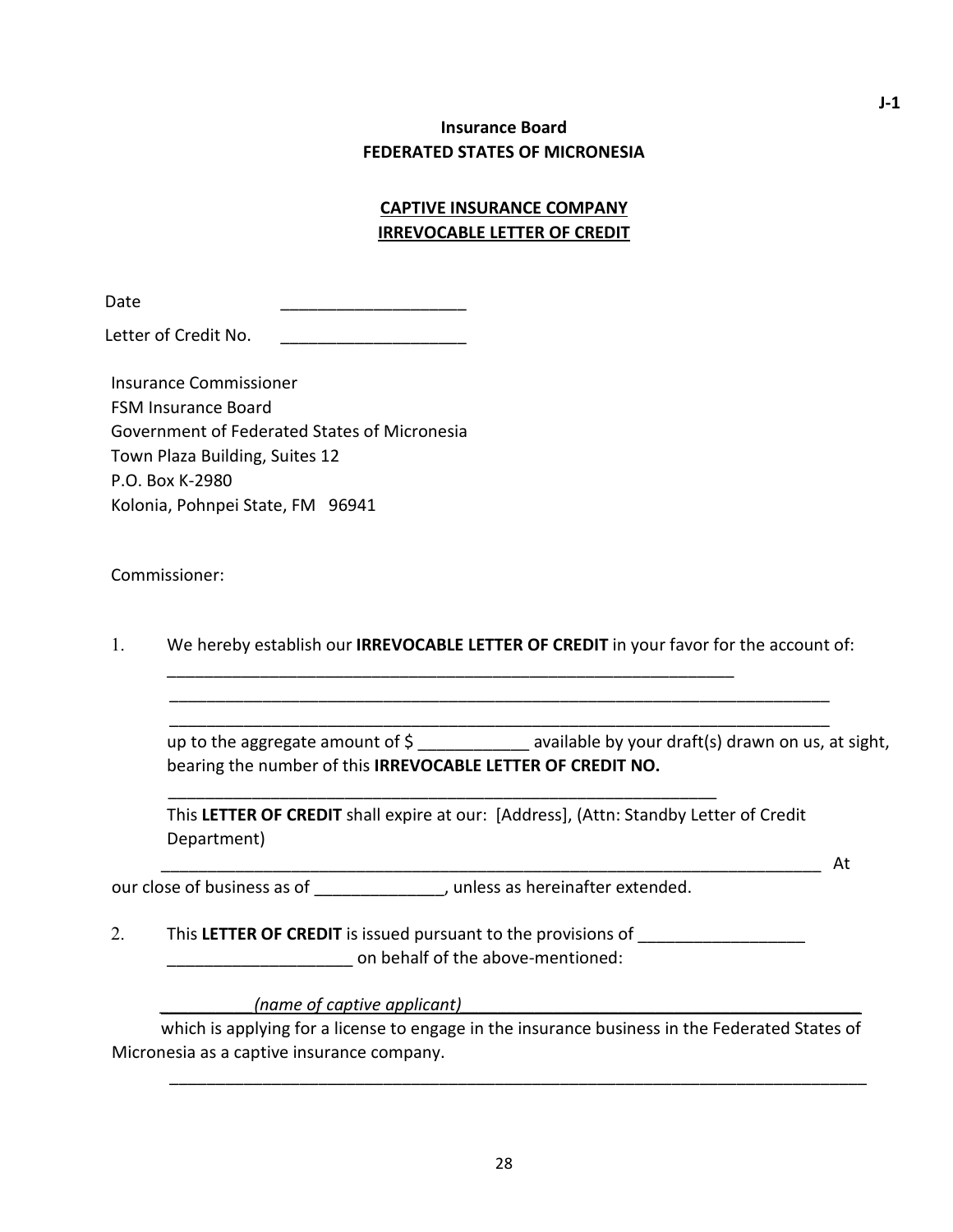We understand and agree that *\_\_\_\_\_\_\_\_\_\_(name of captive applicant)* has no obligation to reimburse us and we have no right to set off against any funds held by us for \_\_\_\_\_\_\_\_\_\_\_\_\_\_\_\_\_\_*(name of captive applicant)\_\_\_\_\_\_\_\_\_\_\_\_\_\_\_\_\_\_\_\_\_\_\_\_\_\_\_\_\_\_\_\_\_\_\_*

in the event this **LETTER OF CREDIT** is drawn down, in whole or in part. By issuing this **LETTER OF CREDIT**, we waive any common law, statutory or contractual right of reimbursement or set off against *\_\_\_(name of captive applicant)\_\_\_\_\_\_\_\_\_\_\_\_\_\_\_\_\_\_\_\_\_\_\_*

that may arise in the event this **LETTER OF CREDIT** is drawn down, in whole or in part.

- 3. It is a condition of the **LETTER OF CREDIT** that it shall be automatically extended for additional periods, each of one year, unless at least 90 calendar days prior to the then relevant expiration date we have advised you in writing that we elect not to extend. In that event, you may draw hereunder on or prior to the then relevant expiration date, up to the full amount then available hereunder, against your sight draft(s) on us, bearing the number of this **LETTER OF CREDIT.**
- 4. This **LETTER OF CREDIT** sets forth in full the terms of our undertaking, and such undertaking shall not in any way be modified, amended or amplified by reference to any note, document, instrument or agreement referred to herein or in which this **LETTER OF CREDIT** is referred to or to which this **LETTER OF CREDIT** relates and any such reference shall not be deemed to incorporate herein by reference any note, document, instrument or agreement.
- 5. Each sight draft so drawn and presented shall be promptly honored by us if presented on or prior to the above-stated expiration date or any extension thereof as above provided.
- 6. This **LETTER OF CREDIT** is subject to the conditions that the Insurance Board is satisfied as to its sufficiency, validity and collectability.

\_\_\_\_\_\_\_\_\_\_\_\_\_\_\_\_\_\_\_\_\_\_\_\_\_\_\_\_\_\_\_\_\_\_ \_\_\_\_\_\_\_\_\_\_\_\_\_\_\_\_\_\_\_\_\_\_\_\_\_\_\_\_\_\_\_\_\_\_\_

Sincerely,

*(Signature)**(Printed Name)*

*(Title)* 

\_\_\_\_\_\_\_\_\_\_\_\_\_\_\_\_\_\_\_\_\_\_\_\_\_\_\_\_\_\_\_\_\_\_\_\_\_\_\_\_\_\_\_\_\_